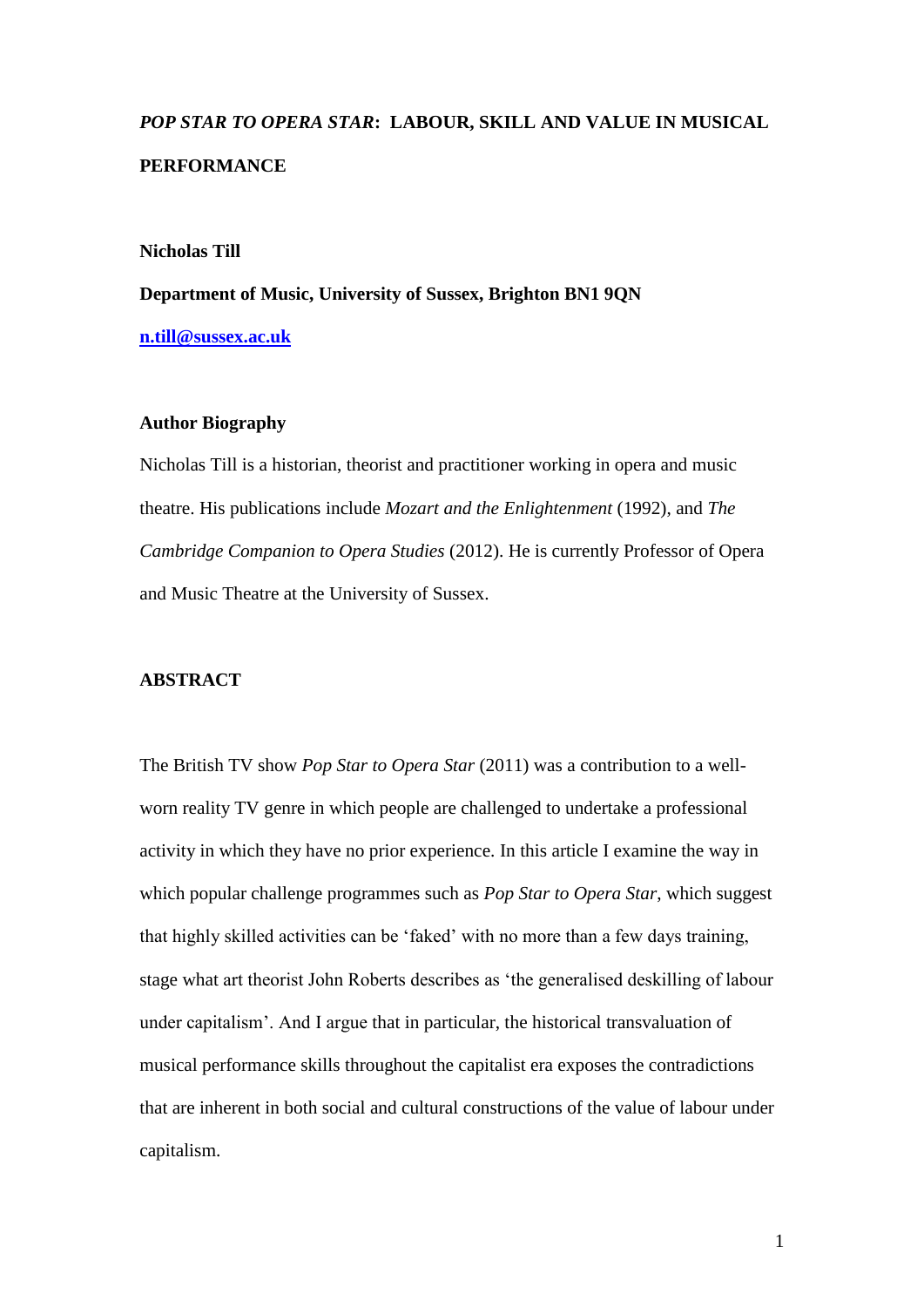## **Keywords**

Musical skill; virtuosity; labour theory of value; mechanization; post-fordism;

affective labour.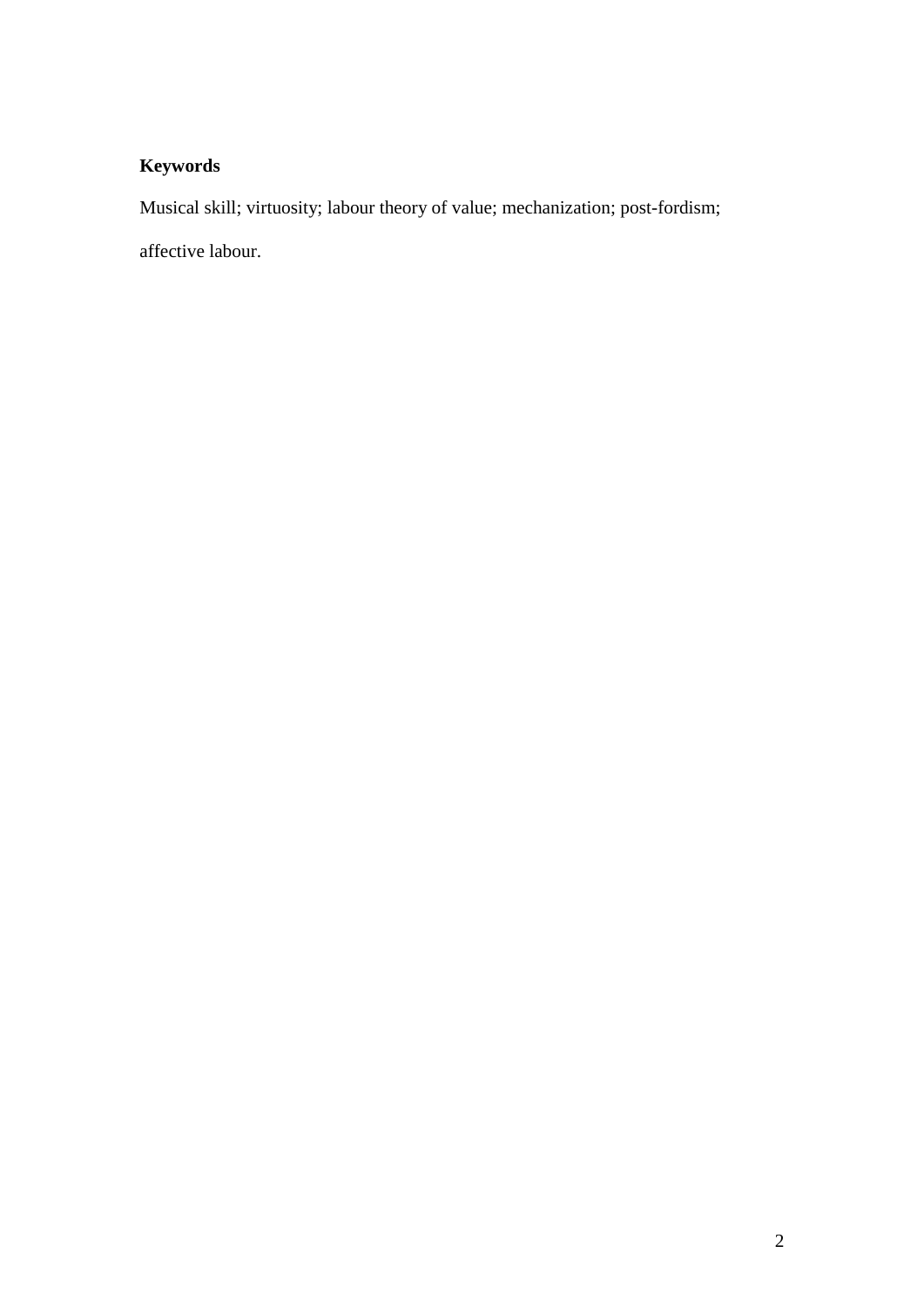# *POP STAR TO OPERA STAR***: LABOUR, SKILL AND VALUE IN MUSICAL PERFORMANCE**

#### **I**

The British TV show *Pop Star to Opera Star*, which completed its second series on ITV in 2011, was a contribution to a now well-worn reality TV genre in which people are challenged to undertake a professional activity in which they have no prior experience - such as equestrian show jumping, ballroom dancing or orchestral conducting. Previous examples have included programmes with the self-explanatory titles *In at the Deep End* and *Faking It*. The programmes vary to the extent that the participants are sometimes TV presenters, sometimes 'ordinary' people and sometimes 'celebrities' (as in the case of *Pop Star to Opera Star*), but the programmes are usually aspirational to the extent that the activity being undertaken is assumed to require a high degree of skill, and often to carry economic or social cachet.

In this article I want to examine the way in which popular challenge programmes such as *Pop Star to Opera Star*, which suggest that highly skilled activities can be 'faked' with no more than a few days training, stage what art theorist John Roberts describes as 'the generalised deskilling of labour under capitalism'. (Roberts 2007: 81) And I will argue that such programmes thereby also uphold a dominant ideological mantra of neoliberalism that since wealth in advanced economies is no longer dependent upon mass manual labour, class distinctions based upon modes and relations of production have been abolished as well. In a programme like *Pop Star to*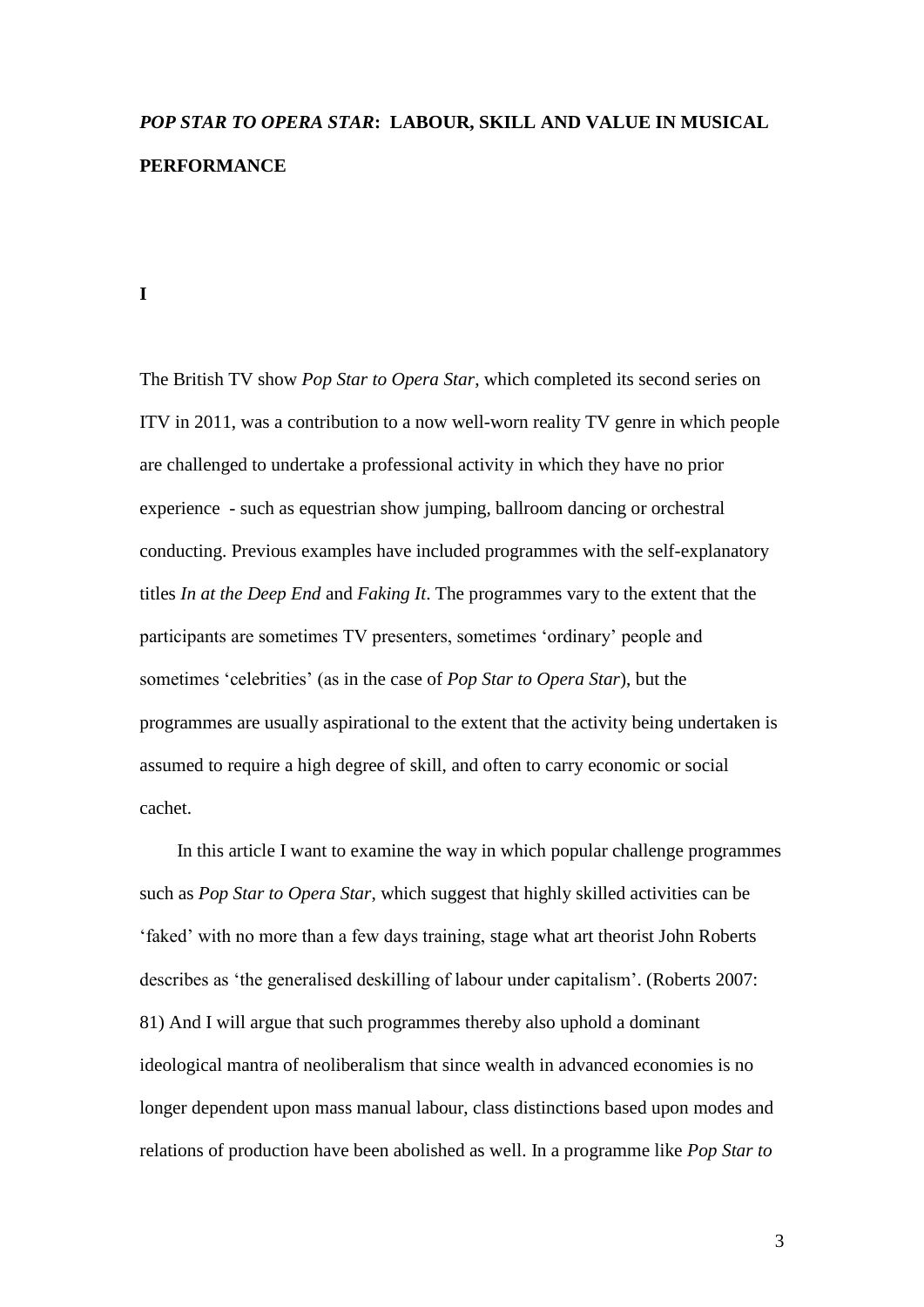*Opera Star* distinctions between high and popular culture are also, as a result, apparently dissolved in both form (the programme itself, which popularises a 'high' art form), and content (the narrative in which popular music performers appear to be able to attain within a few weeks skills for which high art performers have to labour for years). Taking the presentation of musical performance skills in a programme like *Pop Star to Opera Star* as being indicative of broader valuations of labour and skill today, I will track historically how cultural representations of musical skill have reflected changing societal valuations of labour and skill throughout the capitalist era.

**II** 

The success of popular challenge programmes in achieving their ideological purpose may be measured by the response to *Pop Star to Opera Star* from the guardians of class-based cultural distinction (Bourdieu 1984), prompting some predictable squeals of outrage from the defenders of opera as high art. In advance of the first series the opera critic of the right-wing *Daily Telegraph* newspaper, Rupert Christiansen, previewed the programme in an article entitled 'TV won't make any pig's ear the next Domingo', explaining that 'Pop performers like Kym Marsh, Darius Campbell and Alex James will be trained and "mentored" to sing opera arias, *without, I trust, the benefit of microphones.*'(Christiansen 2010a. My italics). I will return to that last admonition, since it is a crucial component of the conservative valuation of musical skill. Writing again after actually watching an episode of *Pop Star*, Christiansen headed his article 'Popstar to Operastar [sic] makes me sick', and dismissed the programme as 'sheer dumbed-down tripe.' (Christiansen 2010b).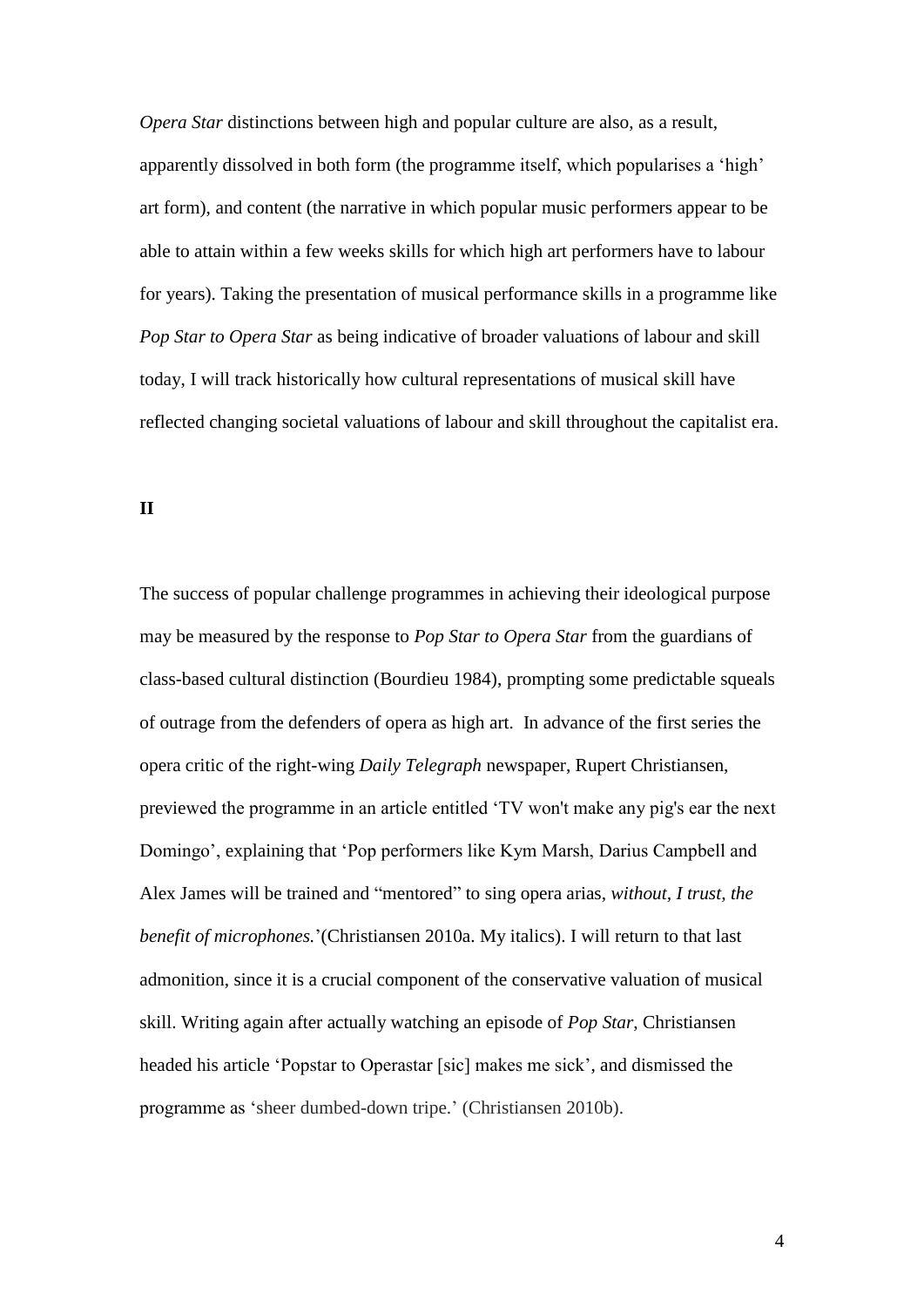Christiansen has been inveighing against the popularisation of opera for many years. In a review of a 2002 Wembley Stadium concert by popera star Russell Watson, he complained about Watson's use of a microphone, and asserted that 'what must be firmly objected to is the way that the word "opera" is dragged into the equation.' (Christiansen 2002). His objection is clearly based on the desire to preserve the distinction between popular culture and opera as 'high' art. But, in fact, it was only in the later nineteenth century that opera assumed the mantle of high art, (Levine 1998), a number of cultural theorists noting the tendency for art forms like opera to be 'sacralized' during this period as a response to the growth of commercial popular culture (Locke 1993). Thus, in the first decade of the twentieth century it was determined that the Metropolitan Opera in New York would be run as an 'artistic' rather than 'commercial' institution, in response to a rival operatic venture by the impresario Oscar Hammerstein, who believed that opera was 'the most elevating influence upon modern society after religion'. (Di Maggio, 1992: 34-35).

The conservative hysteria about 'dumbing down' (see Mosley 2000) has clearly been whipped up by the cultural elite in panicked response to the manifest evidence that what passes for high art can so easily be commercialised. Christiansen's fetishisation of the unamplified voice as a marker of authenticity in opera is crucial here, since it is clearly part of a broader conservative reaction against the widespread dissemination of art through technologies of mass reproduction (Gans 1974). Within a mechanically reproducible culture, cultural distinction is maintained by the distinction between original and copy; as Walter Benjamin put it, 'the presence of the original is the prerequisite of the concept of authenticity.' (Benjamin 1973: 222). For Christiansen, singing without microphone clearly signifies 'original', offering the promise of auratic exclusivity based on authentic skill rather than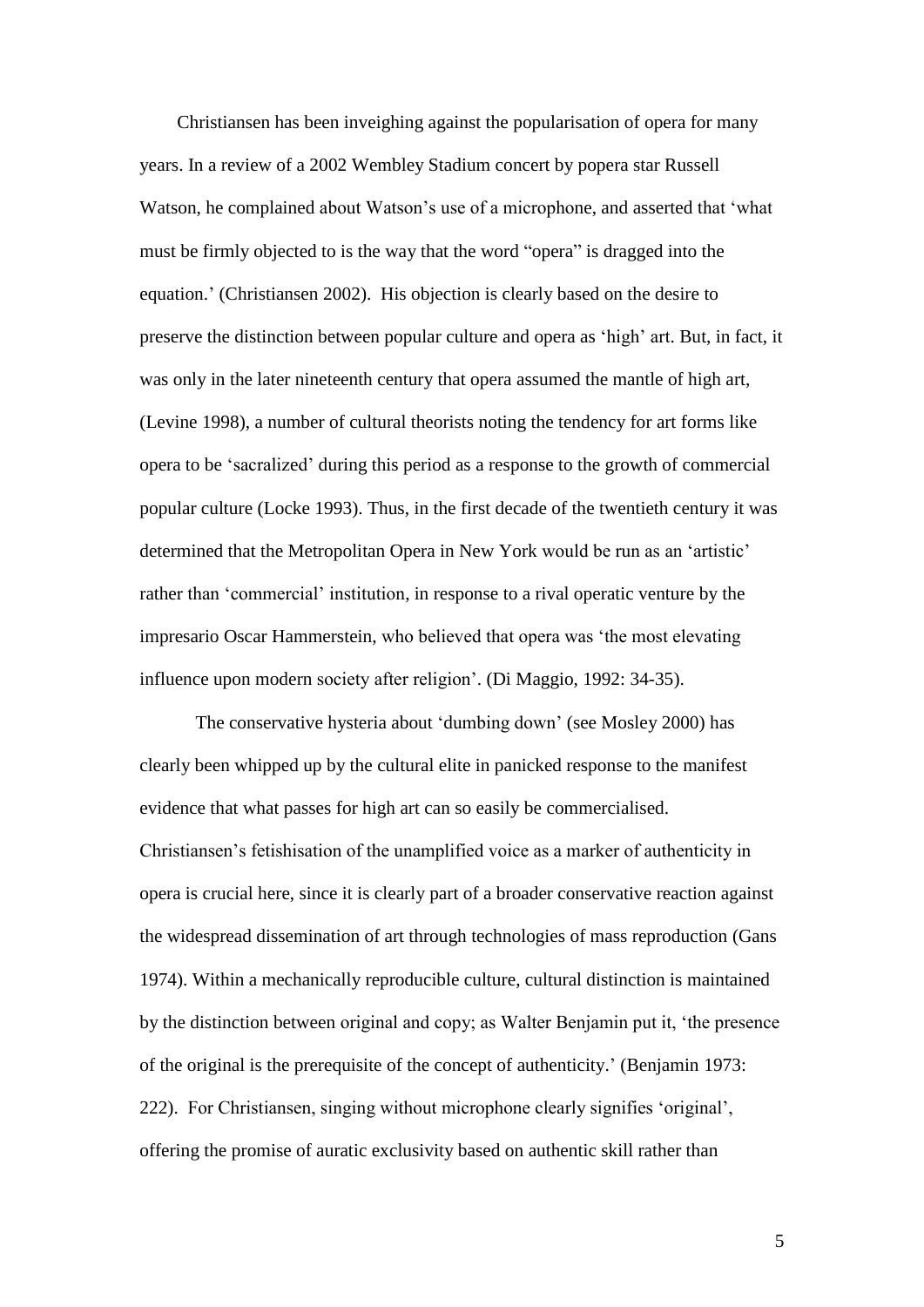electronically enhanced fakery. But as cultural theorist John Frow has written about the widespread commodification of high art today, which he labels 'High Pop', 'High Art has become entirely a component of large-scale industrial production; no longer a craft, it finds its place as a niche market amongst others in the world of mass production. It is no longer possible in good faith to oppose an "authentic" aesthetics of the signature to a "commercialized" aesthetics of the brand.' (Frow 2002: 71).

I don't intend to rehearse the 'liveness' and authenticity debate again here (see Auslander 1999). Suffice to say that it is a crucial, but on many counts vulnerable, aspect of high art distinction. Instead I want to look at the way in which Christiansen's obsession with the unamplified operatic voice, and the authentic musical skill that it supposedly guarantees, should be understood in relation to changing valuations of labour and skill under pre-industrial, industrial and postindustrial capitalism. And I want to suggest that, in particular, the changing status of musical performance skills during these eras exposes the contradictions that are inherent in both social and cultural constructions of the value of labour under capitalism.

### **III**

In a society in which the majority of people are subject to Roberts's 'generalised deskilling of labour', and in which in many fields of cultural production craft skills have been replaced by technological means of production, acoustic musical performance remains one of the few apparently un-cheatable artistic skills. To gain such skill, musicians train painstakingly to perfect a technique that must then be presented as effortless. In this respect musical performance clearly exemplifies the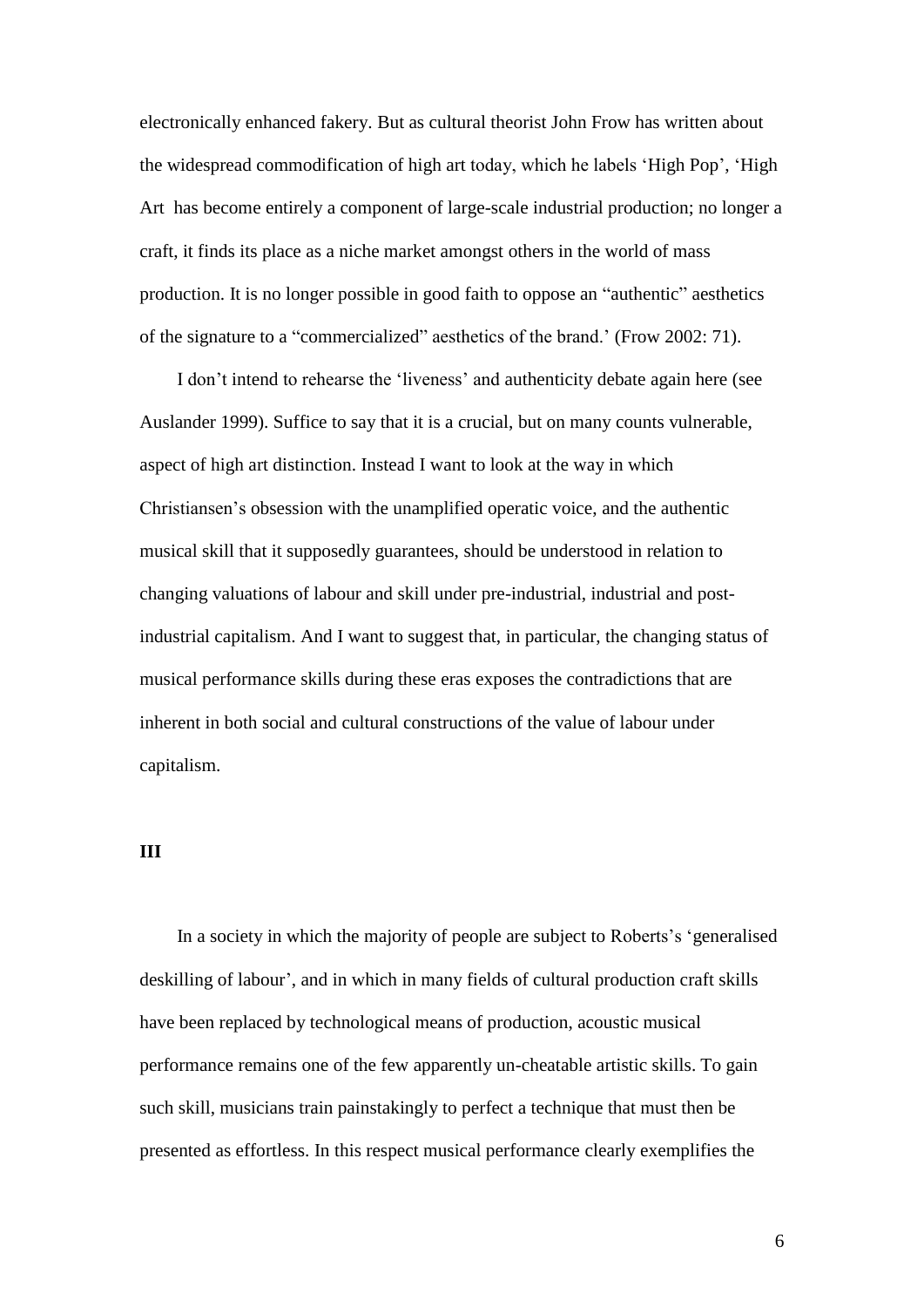two faces of value in a capitalist economy. On the one hand, according to the labour theory of value of classical economics, value is attached to a commodity according to the amount of labour that has gone into producing it. Hence the value attached to handcrafted products over those that have been mass produced. But the other side of the equation is, as Marx made clear, that the labour that went into the production of the commodity must be concealed: the commodity must present itself as pristine unbesmirched by social relations. (Marx 1976: Vol. 1, 125-177). High status art forms such as opera that are now also thoroughly commodified must hold these two positions in some sort of precarious balance, engaging in a striptease that both reveals and conceals the labour that went into producing them. They do so by propagating the idea that the artistic skill that is the product of routine and mechanical labour (the hours of training and practice that constitute its real cost, and hence, by one marker, its value) is in fact the natural and spontaneous expression of individual, expressive artistry, which is supposed to transcend mere technical facility and the labour that went into attaining it.

Popular challenge programmes such as *Pop Star to Opera Star* take the second part of the proposition at face value by suggesting that 'individual expressive artistry' is all you need. In doing so they clearly endorse the subsumption of affective modes of labour in late capitalist economies, and the requirement that the worker in an increasingly fluid labour market be able to offer what the French political theorist Pierre Rosanvallon calls the brand of 'personality', rather than any particular specialist skill. (Rosanvallon 2011: 8). I shall return to the specific ways in which this works in a programme such as *Pop Star to Opera Star* at the end of this article, but first we need to chart the historical transvaluations of musical labour and skill from the early-modern era to our day.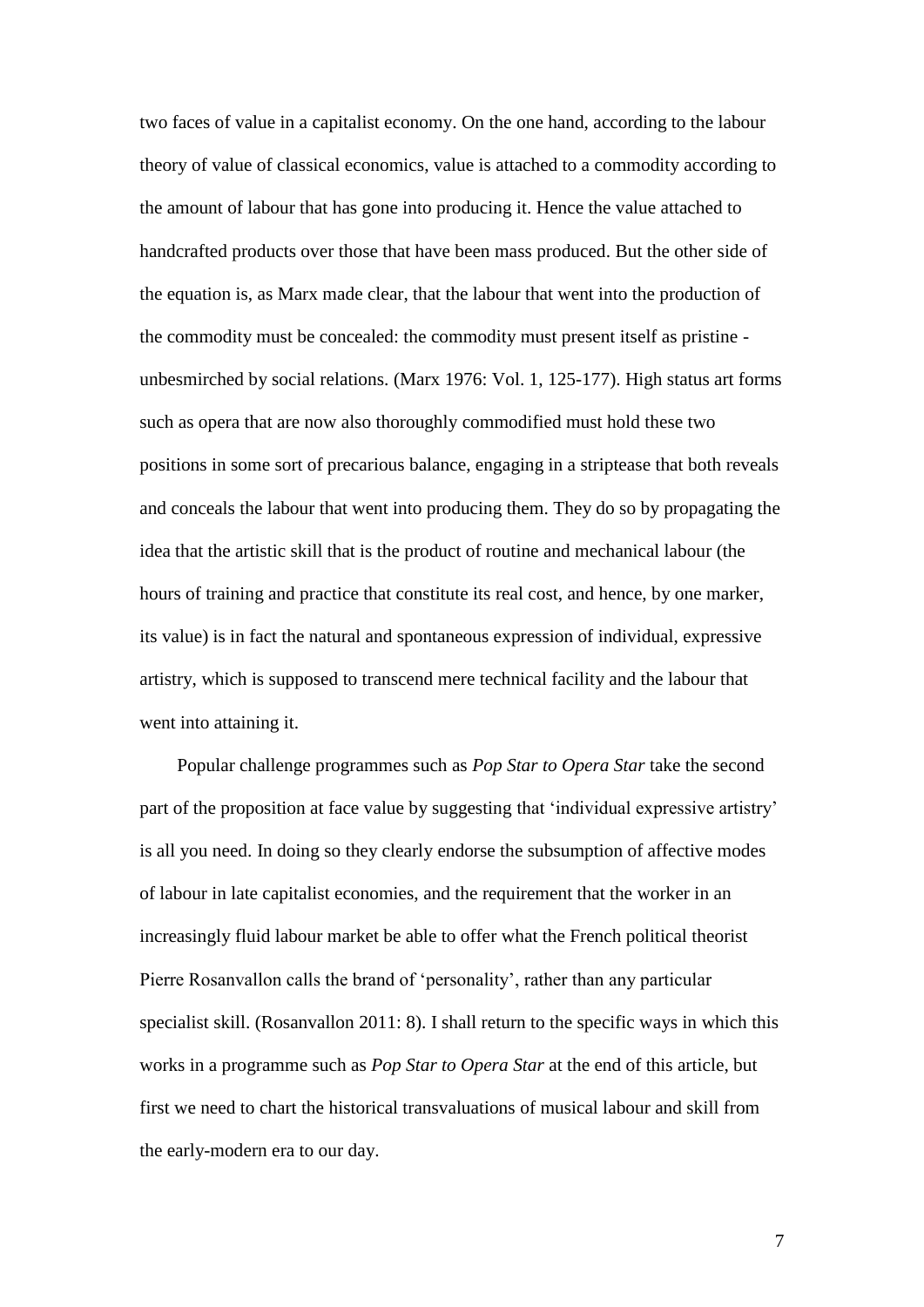Musical performance is work like any other, and its valuation as work has always depended upon broader societal valuations of labour. But musical performance is also 'representation' of work, employing Jacques Attali's formulation that all music between the Renaissance and the era of technological reproduction falls under the category of representation: music that *represents* the ideal model of social order and social behaviour as spectacle, rather than directly modelling social order and behaviour through ritual. (Attali, 1985). In the era of music as representation, composers and performers model representations of musical labour, and signify its value through musical forms that foreground different aspects of musical technique and skill.

Musical skill itself did not become identifiable as a distinct (and hence representable) and quantifiable (and hence commodifiable) possession until the earlymodern era, in line with the broader recognition of the idea of professional skill as a personal 'property' that was enshrined legally, in Britain at least, in a statute of 1563. (Rule 1987: 105). In the pre-modern period, musical knowledge and skill were judged to be a common possession belonging to the craft as a whole rather than to the individual. (Brown, 1989: 142-164). The commodification of musical skill was established with the development of opera houses as public performance venues from the mid-seventeenth century, and with the subsequent emergence of a star system of singers. Performers' skills were often valued more highly than those of composers, and from the later seventeenth century there was an almost direct correlation between the number of notes that opera singers could pack into their arias and the ducats or

**IV**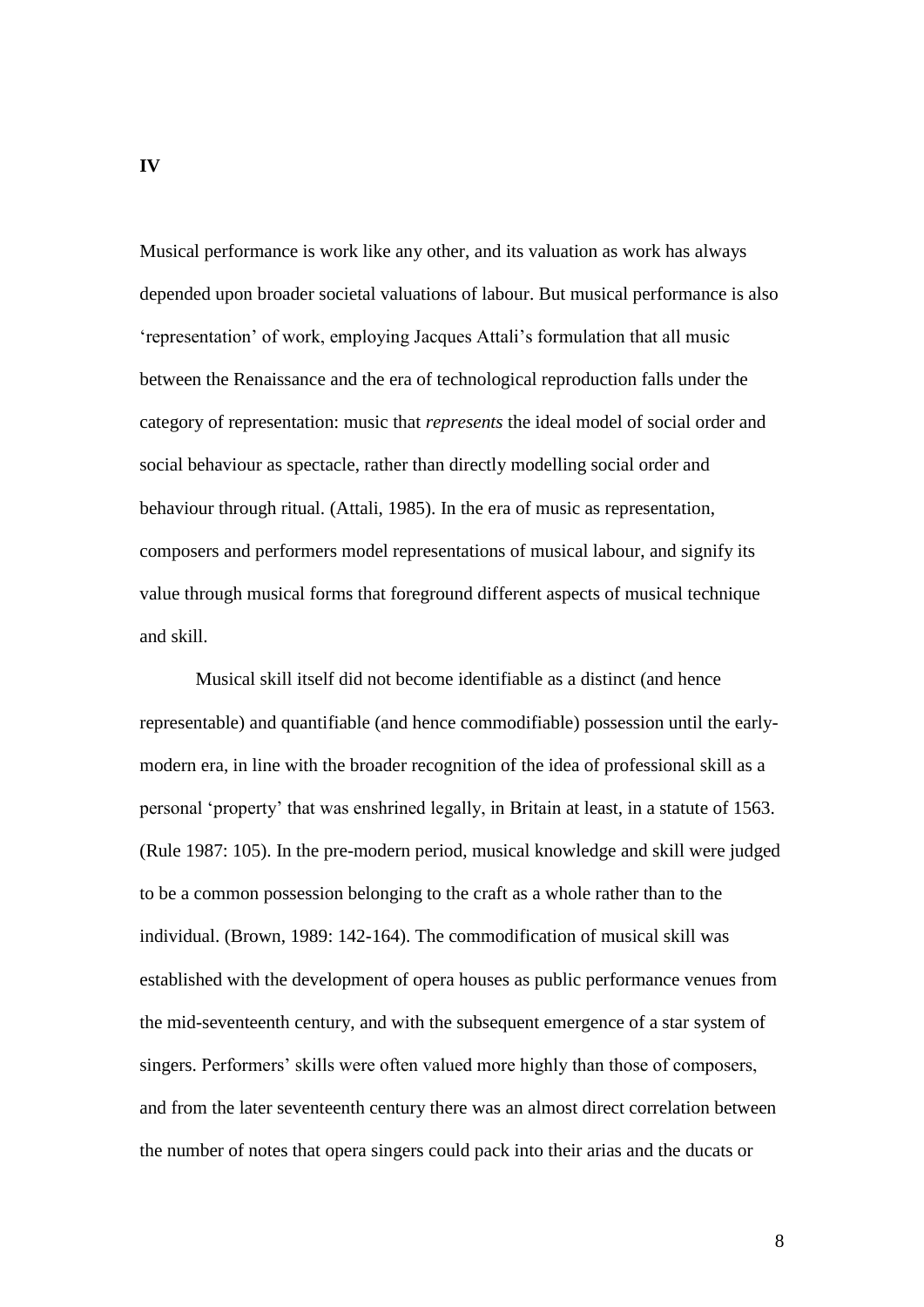guineas they were paid. In 1720 the great castrato Senesino accepted 3,000 guineas for two opera seasons in London (Milhouse and Hume 1993: 34), at 1,500 guineas a season significantly more than the £1,000 fee reported as Handel's remuneration for organising a whole opera season, including the composition of a new opera, ten years later (Milhouse and Hume 1993: 37).

It was also at the beginning of the eighteenth century that the modern use of the term 'virtuoso' to denote a technical musical specialist rather than a generally cultivated enthusiast became prevalent. However, in the early eighteenth century the concept of musical virtuosity still retained the connotations of its etymological origins in moral *virtu*, the classical and Renaissance concept of will and fortitude. Thus, in 1703 the term *virtuosité* is derived from *virtu* in a French dictionary of music, which describes virtuosity in these terms: 'That superiority of spirit, of application or of ability, which allows us to excel, whether in theory or practice.' (Brossard, 1703: 'Virtu', n.p.). Also acknowledging the value of practical skill, the German composer and theorist Johann Mattheson in his *Der brauchbare Virtuoso* of 1720 paid tribute to '*virtuosi prattici*' alongside more academic theorists (Jander: 'Virtuoso'). This valorisation of practical skill is a clear reversal of the classical denigration of forms of labour based upon merely practical knowhow, which had also prevailed throughout much of the Renaissance. And it is evidently related to another key term of the emerging bourgeois economic order, 'industry', which by the eighteenth century had come to mean more than its original reference of 'skill, ingenuity or dexterity' (i.e., closer to what we now mean by virtuosity) to denote, in addition, 'diligence or assiduity… close and steady application … exertion, effort' - in other words: hard work (Williams 1976: 137-9; Moretti 2013: 31).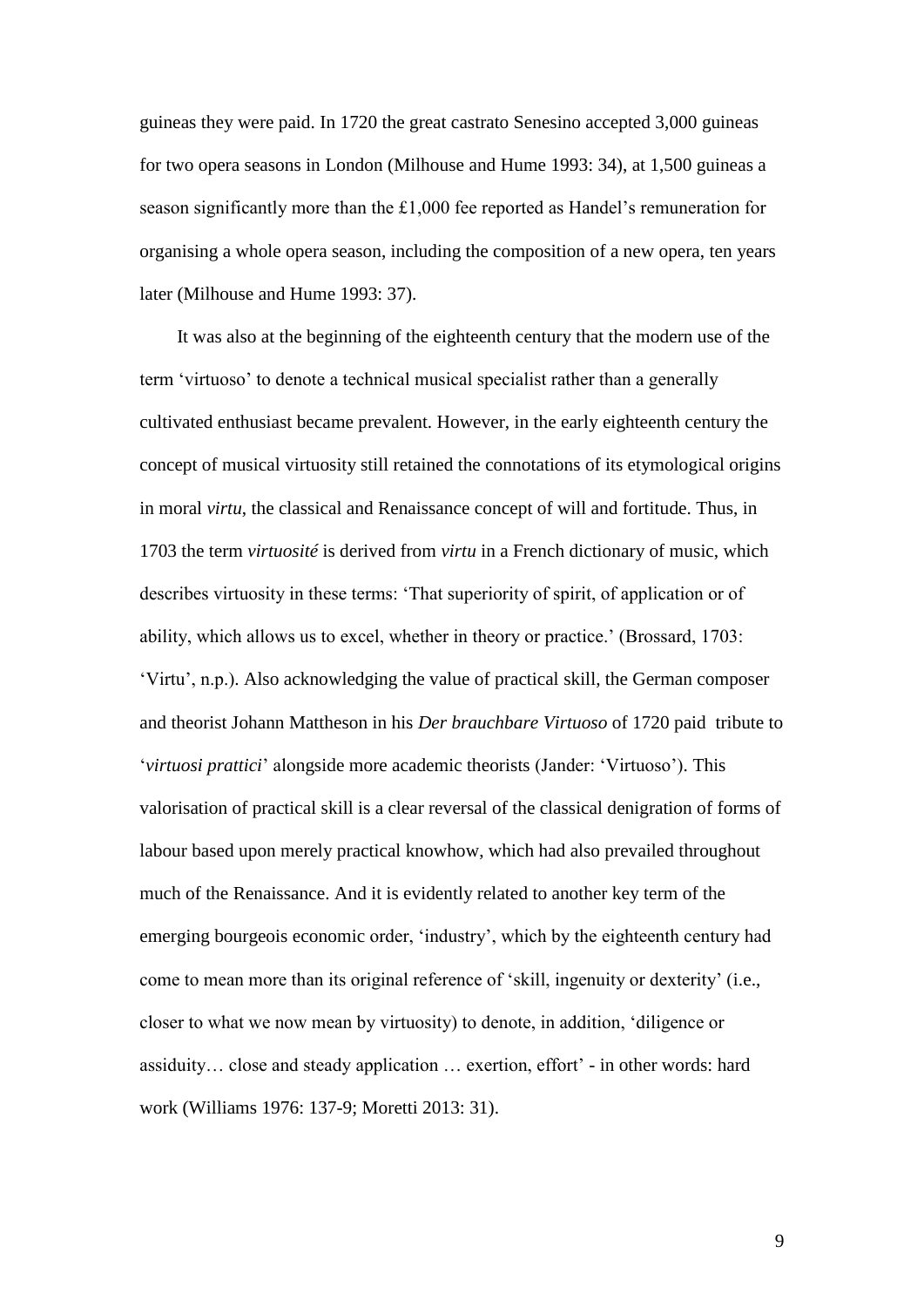The transvaluation, and consequent commodification, of technique as hard work in eighteenth-century musical performance is evidence of an emerging relationship between artistic labour and the new labour theories of economic value that the early advocates of capitalism such as John Locke and Adam Smith were propounding at the same time. 'For 'tis Labour, indeed, that puts the difference in value on everything', Locke insisted (Locke 1960: 296), and Smith expands:

The real price of every thing, what every thing really costs to the man who wants to acquire it, is the toil and trouble of acquiring it. What everything is really worth to the man who has acquired it, and who wants to dispose of it or exchange it for something else, is the toil and trouble which it can save to himself, and which it can impose upon other people.' (Smith 1961: vol.1, 34).

Eighteenth-century musical virtuosity must be understood as the display of toil and trouble at precisely that historical moment in which labour is being thus valued as the source of wealth. Operatic singing, in particular, demonstrates will and effort rather than spontaneity and freedom. 'To be a virtuoso' suggests opera historian John Drummond, 'was not an act of Romantic rebellion, it was an image of absolute control.' (Drummond 1980: 144). Mattheson makes this clear when he links such control to moral virtue in his comprehensive musical treatise *Der vollkommene Kapellmeister* of 1739, writing that 'The affections of men are the true material of virtue, and the latter is nought but a well-ordered and prudently-moderate affection. It is true that those among the affects of which nature has given us the majority are not the best, and certainly must be curtailed or reined in.' (1995: 15; translation 1981: 104 [modified]). This is, of course, a tired commonplace that goes back to Plato's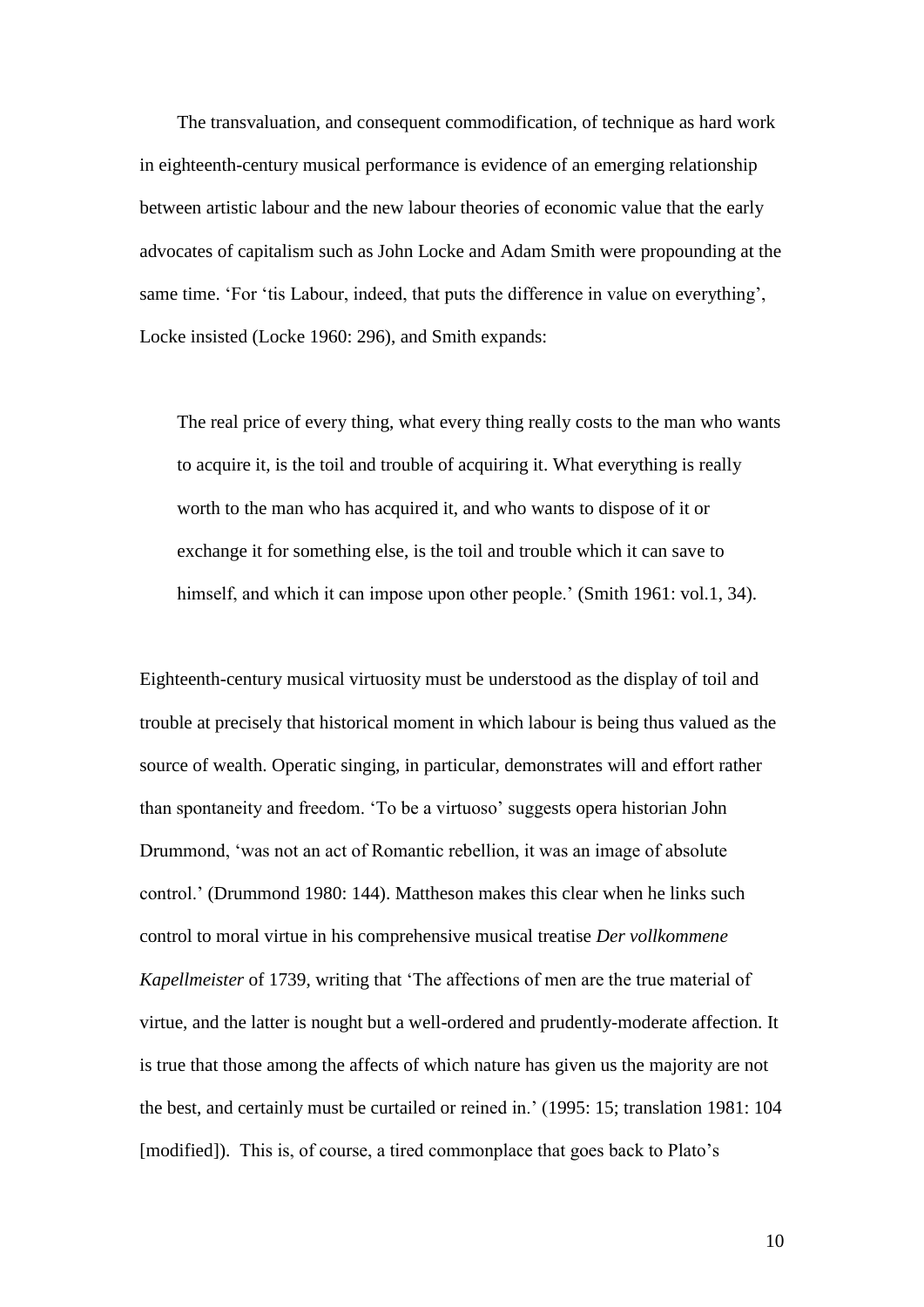*Phaedrus*, with its image of reason as a charioteer striving to control the horses of passion. But in the context of Mattheson's own typically Cartesian attempt to taxonomise musical affects, the suggestion that they also need to be 'reined in' offers a way of reading baroque vocal *fioritura* as an effort to master and aestheticize the impulses of nature - the wayward passions that reason seeks to control and guide, just as John Locke's colonist brings value to the untamed, and supposedly unvalued, wilderness of America by making nature productive through his labour. (Locke 1960: 303-20). The very term 'division' that was used to describe the ornamentation of baroque music suggests the rational, quasi-mathematical understanding of such ornamentation, which is always kept within strict rhythmic bounds. Adorno considered musical virtuosity of this kind to be a kind of sacrificial sadism: a symptom of the more general domination of nature in modernity. (Adorno 1998: 66).

Eighteenth-century bourgeois culture manifestly valorises hard work, whose rewards are advertised unequivocally in Hogarth's series of prints entitled *Industry and Idleness* (1747). At the opening of *Robinson Crusoe*, Robinson's father urges his son to lay aside his wayward desire for adventure, advising him, as Robinson reports, that I had 'a prospect of raising my fortune by application and industry', and contrasting the virtues of middle class industry to 'the pride, luxury, ambition, and envy of the upper part of mankind.' (Defoe 1985: 27-8). In the *Encyclopédie* Diderot similarly repeatedly praised hard work and honest craft over the unproductive *rentier* basis of aristocratic wealth and luxury. In his entry for 'Craft' (*Métier*) he writes: 'This name is given to any profession that requires the use of the hands… I do not know why people have a low opinion of what the word implies; for we depend on the crafts for all the necessary things of life.' (Diderot 1765: vol.10, 463).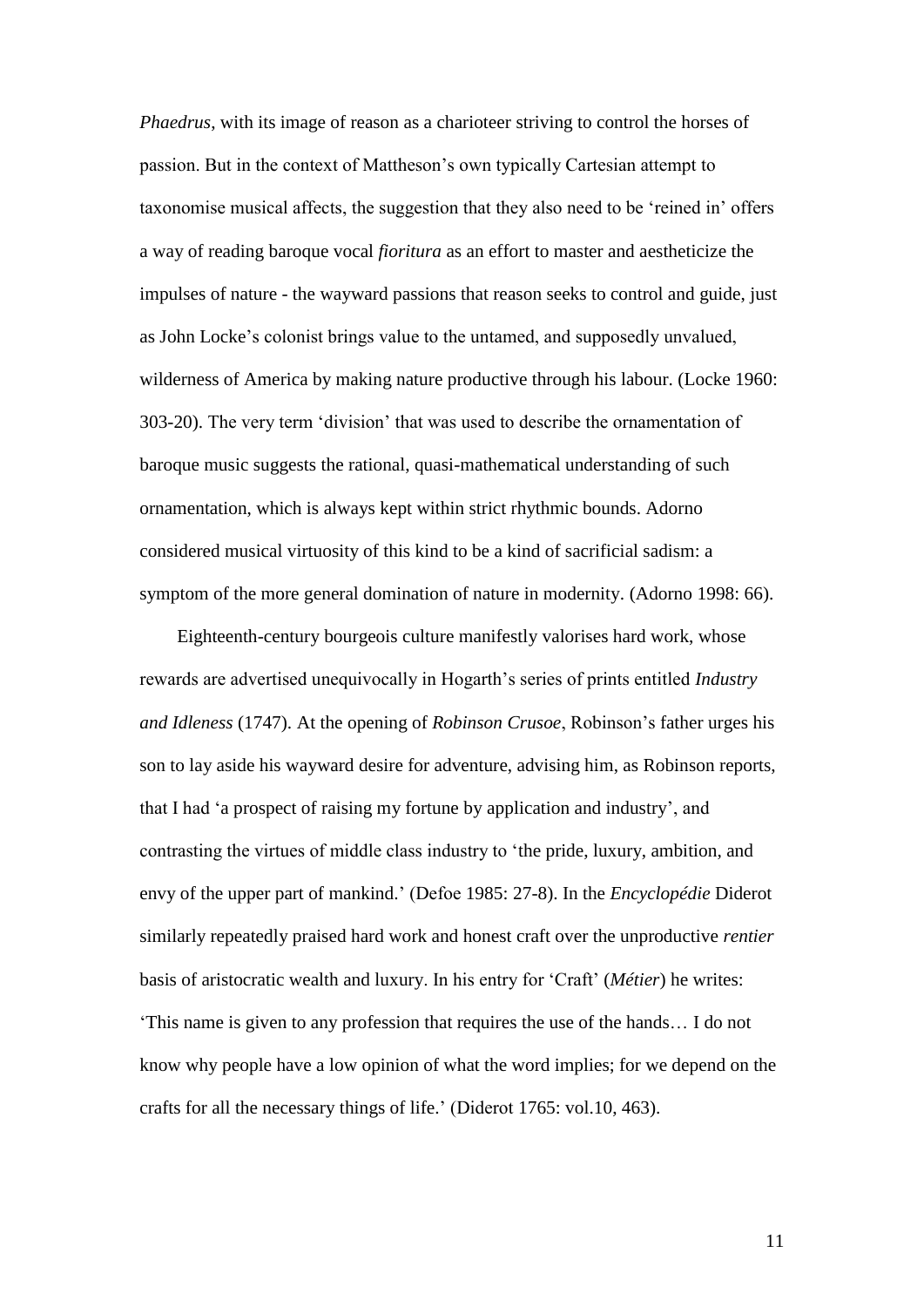But the work ethos of Diderot is clearly based on an ideal of craft labour that has not yet been alienated by what John Roberts identifies as 'the subordination of handcraft to [mechanical] technique.' (Roberts 2007: 3). Marx finds this subordination already taking place in the eighteenth century when he suggests that it is the division of labour in pre-machine manufacture 'which gradually transforms the workers' operations into more and more mechanical ones, so that at a certain point a mechanism can step into their places.' (Marx 1973: 703-4). He concludes that the technical division of labour in both pre-industrial and industrial production has a fundamental and widespread impact upon workers, insisting that 'The process of separation is developed in manufacture, which mutilates the worker, turning him into a fragment of himself.' (Marx 1976: Vol.1, 482). In 1776 Adam Smith, having advocated the productive benefits of the division of industrial labour in his famous passage on the manufacture of pins in *The Wealth of Nations*, also acknowledged the cost of such methods to the worker:

The man whose whole life is spent in performing a few simple operations, of which the effects are perhaps always the same, or very nearly the same, has no occasion to exert his understanding or to exercise his invention in finding out expedients for removing difficulties which never occur. He naturally loses, therefore, the habit of such exertion, and generally becomes as stupid and ignorant as it is possible for a human creature to become. (1961: vol.2, 302-3).

What Smith recognises here is the effect of the split between mental and manual labour, the latter which is rendered merely mechanical. In *History and Class Consciousness* Lukács identified all modern forms of technical virtuosity as aspects of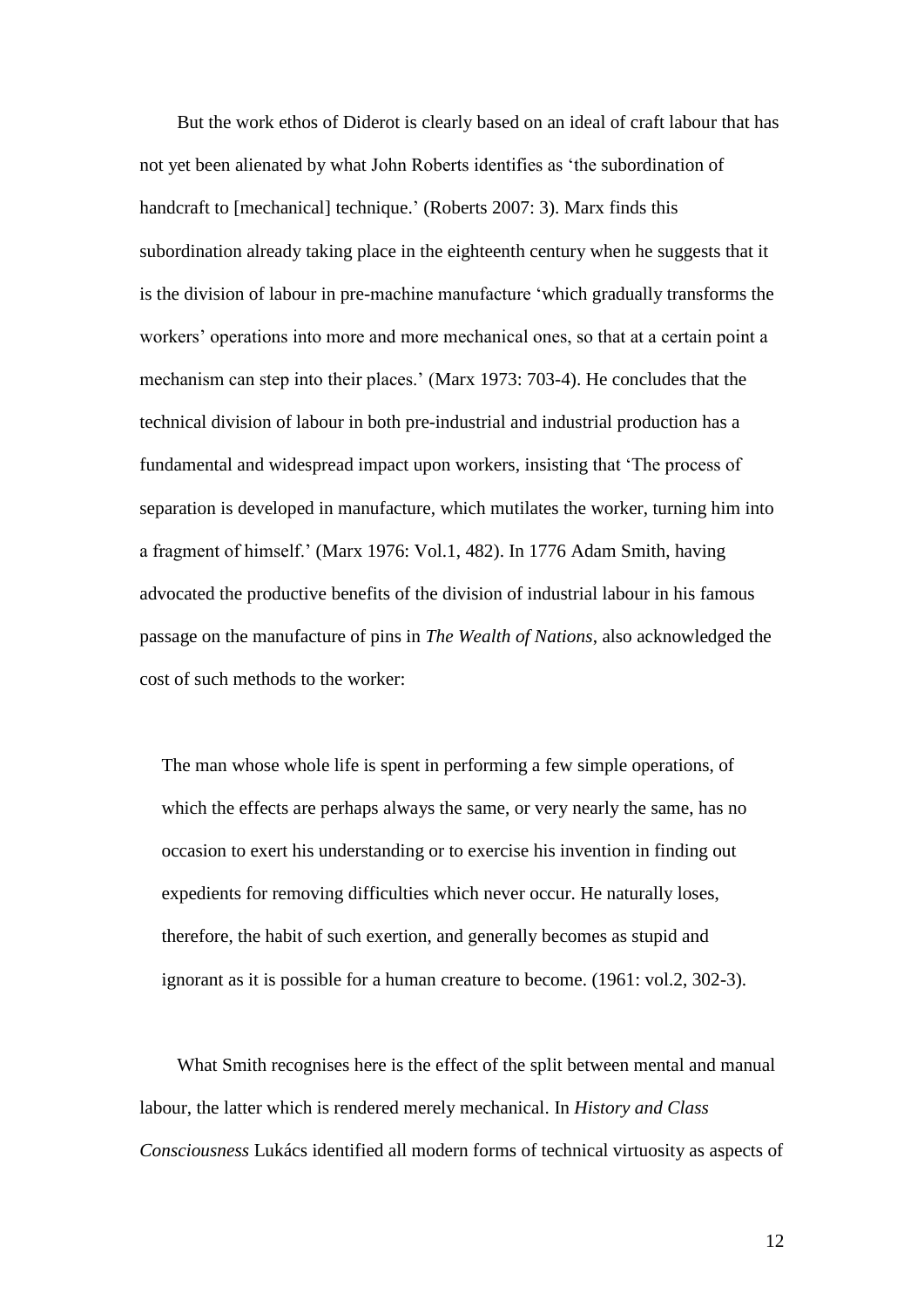a specialisation that divorces technique from the broader expressive or ethical faculties of the human being, concluding that 'The specialised "virtuoso", the vendor of his objectified and reified faculties […] lapses into a contemplative attitude vis-àvis the workings of his own objectified and reified faculties.' (Lukács 1971: 100). In his essay 'The Indian Jugglers' of 1828, the English romantic critic William Hazlitt is transfixed by the effortless virtuosity of circus performers, capturing precisely Lukács's sense of the self-objectification of the jugglers' skills:'Yet it costs nothing to the performer, any more than if it were a mere mechanical deception with which he had nothing to do but to watch and laugh at the astonishment of the spectators.'(Hazlitt 1998: 67). But in the end Hazlitt finds that the jugglers' 'mechanical dexterity is confined to doing some one particular thing, which you can repeat as often as you please' (1998: 69), and descries the tasteless and vulgar mechanical deception of the popular mountebank, contrasting his precision exercises to the 'ethereal, evanescent, refined, sublime part of art that filters nature through sentiment.'(1998: 71).

In one passage in his essay on the jugglers Hazlitt includes musical performance alongside dancing, riding, and fencing as 'external graces, which are to be learnt from others, and which are easily displayed to the admiration of the beholder.' (1998: 72). In later eighteenth-century music, showy musical virtuosity, now also seen as no better than technical dexterity, is indeed increasingly represented as empty display, divorced from meaning, sentiment or truth. Mozart makes this clear in his characterisation of the duplicitous Queen of Night in *Die Zauberflöte* (1791). Her manic *coloratura* is mere music-box tweeting, mechanical and insincere, a symptom of a society increasingly based upon modes of production in which, in the words of Marx, machine production has led to 'the conversion [of the worker] into an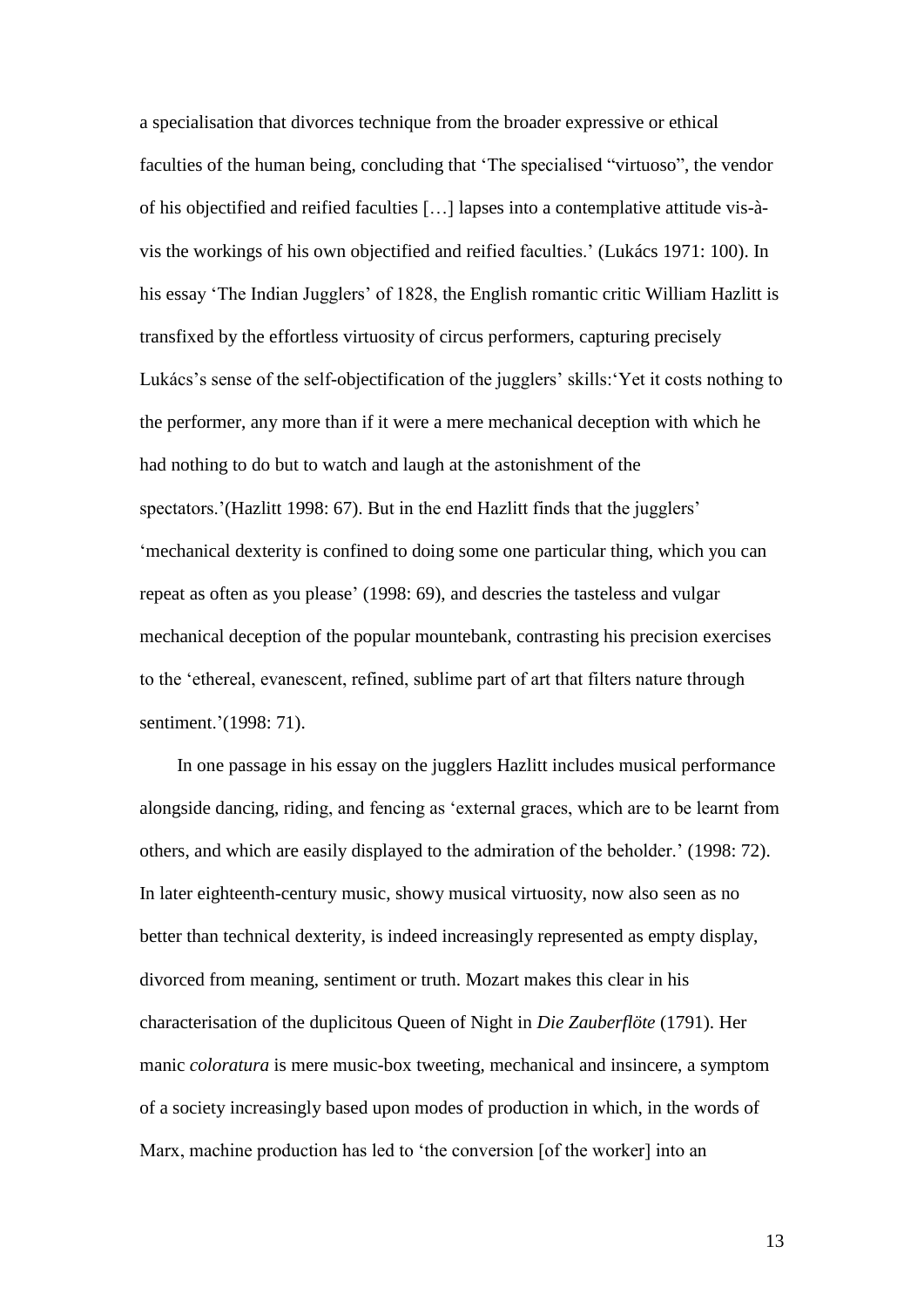automaton.' (Marx 1976: vol.1, 548). In general, in much music of the later eighteenth century we can see a distinction being made between simplicity, which implies authenticity and sincerity, and virtuosity, which implies alienation, insincerity or mechanisation (or, in the case of opera reformers such as Francesco Algarotti, aristocratic 'luxury', which, as we have seen, is equally anathema to the bourgeois ideology of honest craft and industry). (See Feldman 2007: 218-9). The new ideal is expressed in the famous preface to Gluck's opera *Alceste* (1763), a diatribe against the tyranny of singers and their displays of vocal prowess:

When I undertook to write the music for *Alceste*, I resolved to divest it entirely of all those abuses, introduced into it either by the mistaken vanity of singers or by the too great complaisance of composers, which have so long disfigured Italian opera… I have striven to restrict music to its true office of serving poetry by means of expression and by following the situations of the story, without interrupting the action or stifling it with a useless superfluity of ornaments… (Strunk, 1952: 674-5).

For a composer such as Gluck the musical corrective is simply to write in a direct and expressive style that offers no opportunities for decoration. Mozart also conveyed the view that Italian-style display militated against emotional truth in a letter on the composition of one of Constanze's arias in *Die Entfhürung aus dem Serail* of 1781, in which he writes 'I have a sacrificed Konstanze's [sic] aria a little to the flexible throat of Mlle Cavalieri, "Trennnung war mein banges Los". I have tried to express her feelings, as far as an Italian bravura aria will allow.' (Anderson 1985: 769). But Mozart had a more complex understanding of the dialectic of authenticity and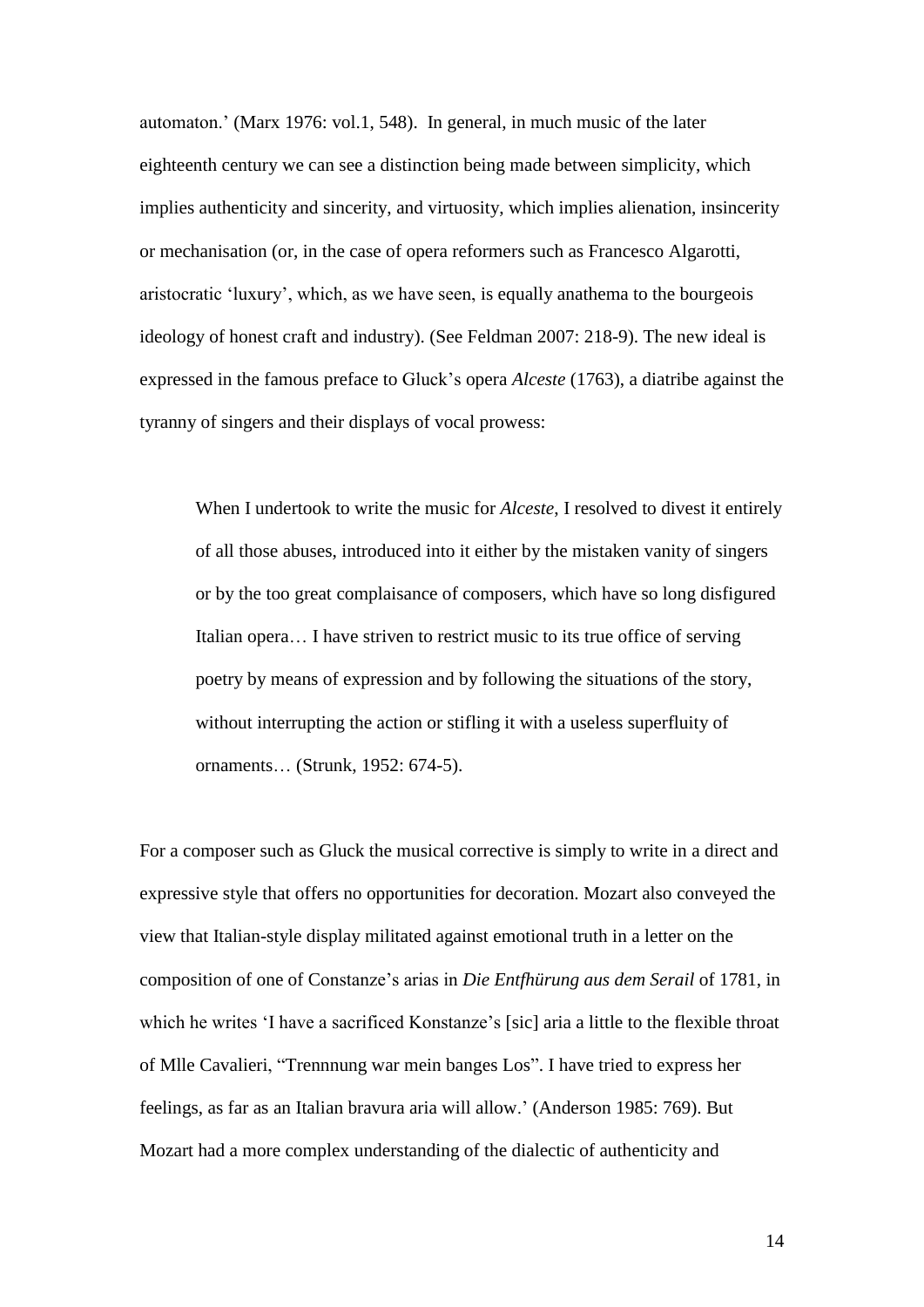alienation than Gluck and the other operatic reformers of his era, and was not willing to reduce his musical language to Gluckian blandness in the quest for truth. In Mozart's operas virtuosity is deployed as a rhetorical topic rather than simply being rejected outright, and in his later operas Mozart often directly figures vocal display as alienation or insincerity. Consider not only the Queen of Night, but also the Donna Anna of 'Non mi dir' (*Don Giovanni*), an aria sung to fend off the pressing demands of Anna's fiancé after the death of her father, in which the prolonged and vapid coloratura on the word 'forse' ('perhaps' – not a word that would conventionally be given musical attention) betrays her fear of emotional commitment, and effectively delays it. Or the Fiordiligi of 'Come scoglio', (*Così fan tutte*), also sung to repel an importunate suitor, where the effortful *fioritura* protests Fiordiligi's virtuous resolve just a bit too much.

Gluck and Mozart offer varying critiques of virtuosity as mechanized technical labour in the name of nature and truth, which reflects a widespread tendency during the course of the eighteenth century to distingush between mechanical and nonmechanical labour. Thus Barbara Maria Stafford notes how 'the growing caste of professionals responsible for the later eighteenth-century theorization of the crafts distinguished themselves from pedestrian "mechanics".' (1994: 134). In *Robinson Crusoe*, Crusoe's father indeed distinguishes middle-class 'application and industry' from 'the miseries and hardships, the labour and sufferings of the mechanick part of mankind.' (Defoe 1985: 28). But as Stafford suggests, the distinction became increasingly difficult to sustain without adding some further mystification: 'Invisible quality of mind, not visible agility, was requisite for the generation of impalpable ideas and etherealised *je ne sais quoi*.' (Stafford 1994: 134). Such a process is clearly evident in the tendency from the mid-eighteenth century for musical theorists to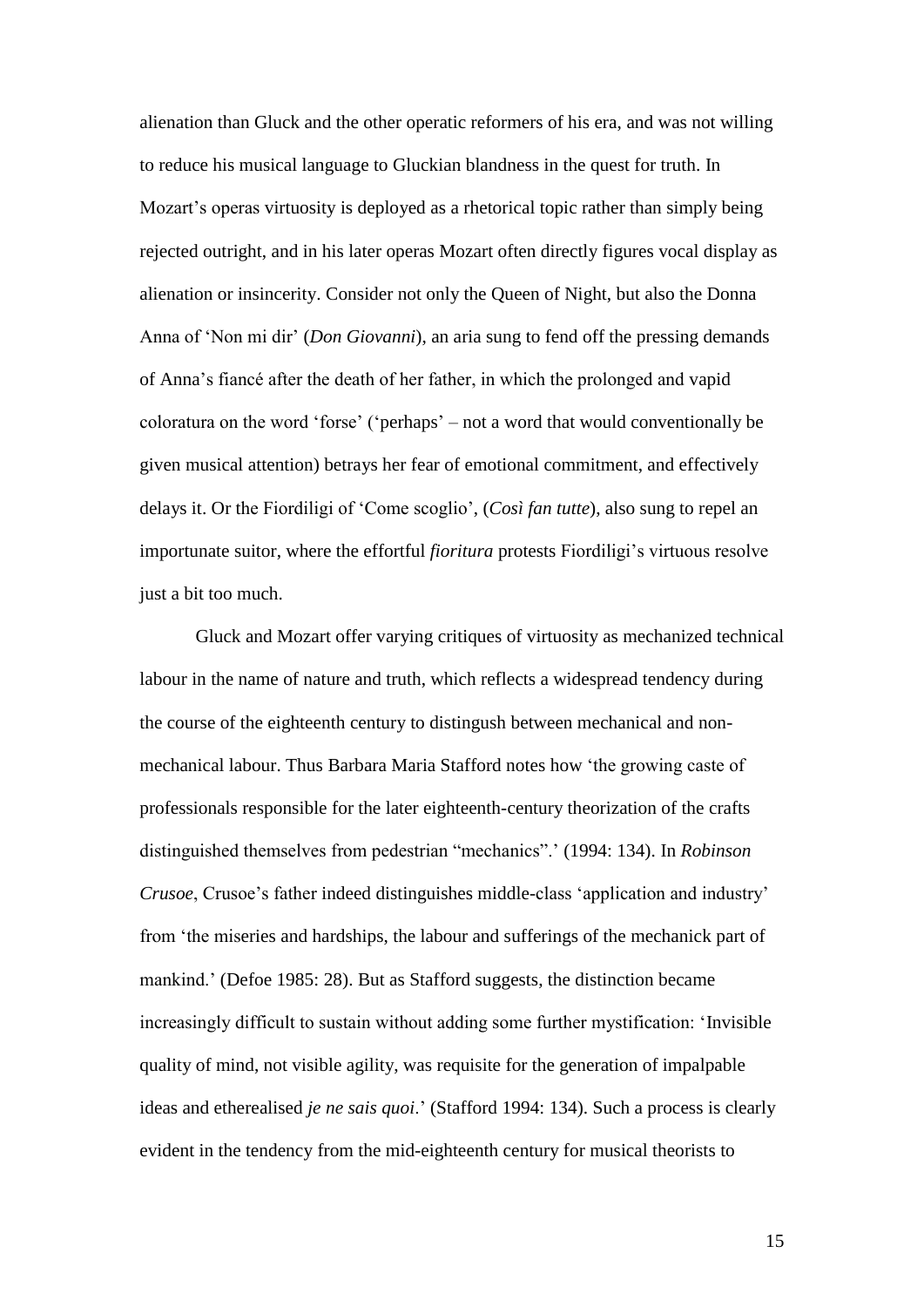endorse the necessity of technical skill, but to insist, like Hazlitt, that technical prowess on its own could never be sufficient; it had to be endowed with expressive truth and artistry. Hence Mattheson's attempts to distinguish the *je ne sais quoi* of art, endowed by nature, and mere craft, insisting that 'free arts do not tolerate the bonds of a handicraft, and the academic rungs of scholars are of a very different nature than the weaver's spools and the joiner's benches […] Nature's gifts cannot be acquired through toil and diligence as can other qualities.' (Mattheson 1995: 255 & 259). The fetishisation of the child prodigy, which emerges in the 1760s with the cult of the young Mozart, is a clear exemplification of this new belief that musical talent is naturally endowed rather than artificially acquired.

And the musical performer was increasingly expected, as Hazlitt required, to convey sentiment as well as skill. In 1753 C.P.E Bach, representative of the new school of musical Sensibility, dismissed keyboardists 'whose chief asset is technique.' (Bach 1951: 148). And seeking to bridge the division of mental and manual labour that underpins merely technical skill, Bach argued that musical interpretation demanded spiritual effort as well as manual technique. The keyboardist should 'play from the soul, not like a trained bird', and ornament should serve as a vehicle of feeling (Bach 1951: 150).

Capitalist societies based upon industrial production cannot afford to devalue mechanical labour altogether. Instead they must re-invest such labour with authenticity. During the romantic era musical virtuosity is increasingly associated with authentic subjectivity and emotional truth in this way. Whilst for some critics the great violinist Paganini's technical fireworks were no more than elevated juggling, for Franz Liszt Paganini's technique was 'a means not an end', the end being that of expression (Samson 2003: 80). And virtuosity no longer signifies self control and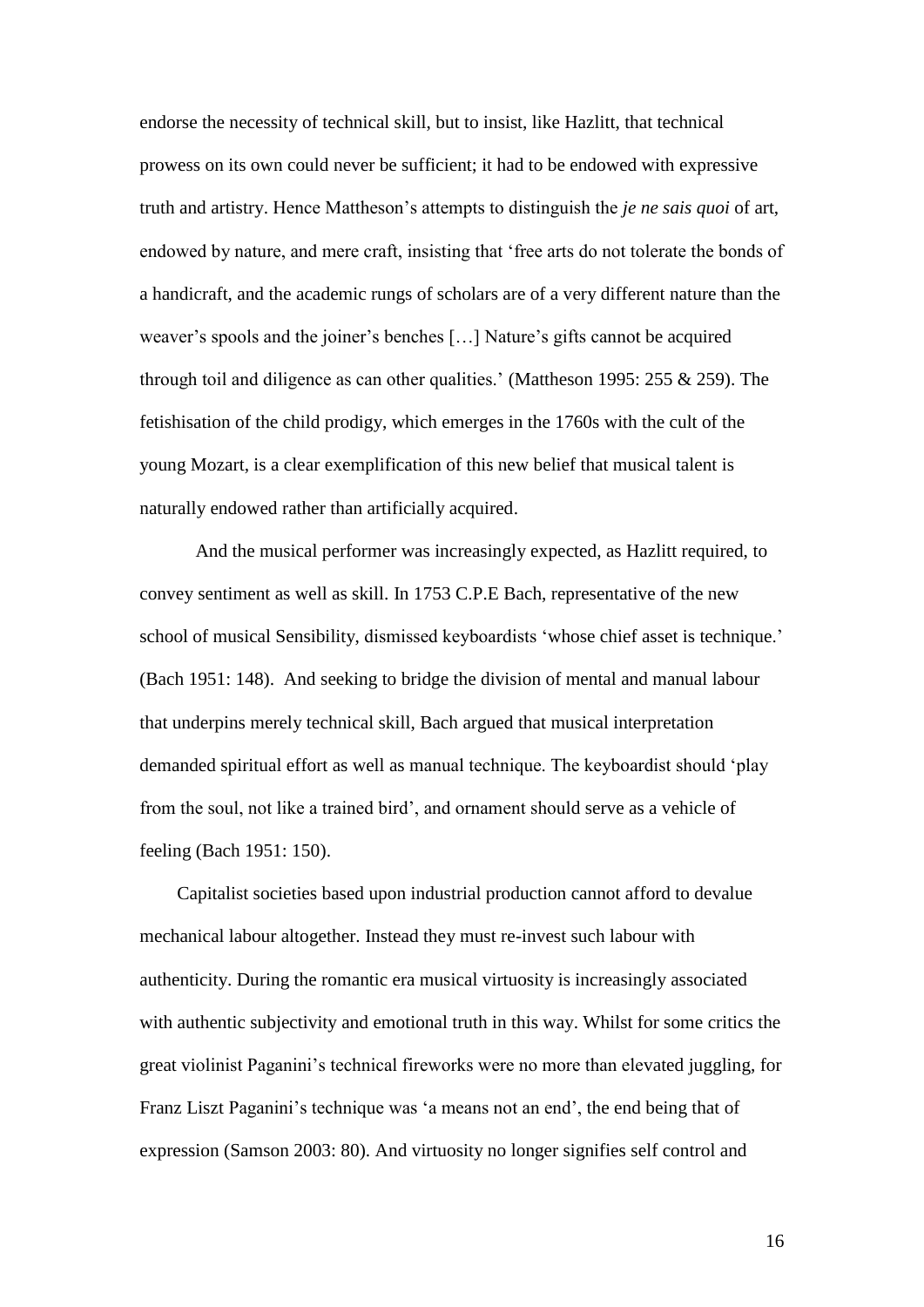submission. Instead it is transfigured as spontaneity: individual expressive freedom bursting through the dams of formal social and musical constraint. Listen to an aria by Rossini or Bellini. Rossini's passionate flurries of *fioritura* are unruly outpourings that can no longer be held in check. Where the virtuosity of the baroque singer is contained as strict divisions within the rigid boundaries of rhythm, harmony and bar phrasing, romantic virtuosity escapes such restrictions, the fluid vocal line often unshackling itself from the underlying rhythmic or harmonic structures. Norma's liquid *coloratura* in Bellini's 'Casta diva' (*Norma*, 1831) floats waywardly and unpredictably above the more regular melodic lines and harmonic periods of the orchestra and chorus. For Liszt, the greatest romantic virtuoso, virtuosity is transcendence of material limitation; his *Études*, in the form of exercises usually designed for developing aspects of technique with little musical interest, are rebranded as 'Transcendental' studies. Yet virtuosity is also truer to nature, according to Liszt, who constructed a gypsy genealogy for his own virtuosity on the grounds that gypsies were closer to nature (Samson 2003: 81-2). Note for note you gets your money's worth from a virtuoso like Liszt. But the hours of practice, the bleeding fingers, are kept well backstage so that technique can be presented as the natural expression of spontaneous inspiration (or even, in the case of Paganini, demonic possession).

As composer-performers Liszt and Paganini can also present their virtuosity as direct expression rather than simply decoration added by a secondary agent – a model of the romantic vision of unalienated labour by those who still own the means of production. But Heinrich Heine saw through the trick, characterising Liszt's 'technical perfection' as possessing 'the precision of an automaton', the effect of what was, for Heine, 'the instrumentalisation of the human being' and 'the victory of the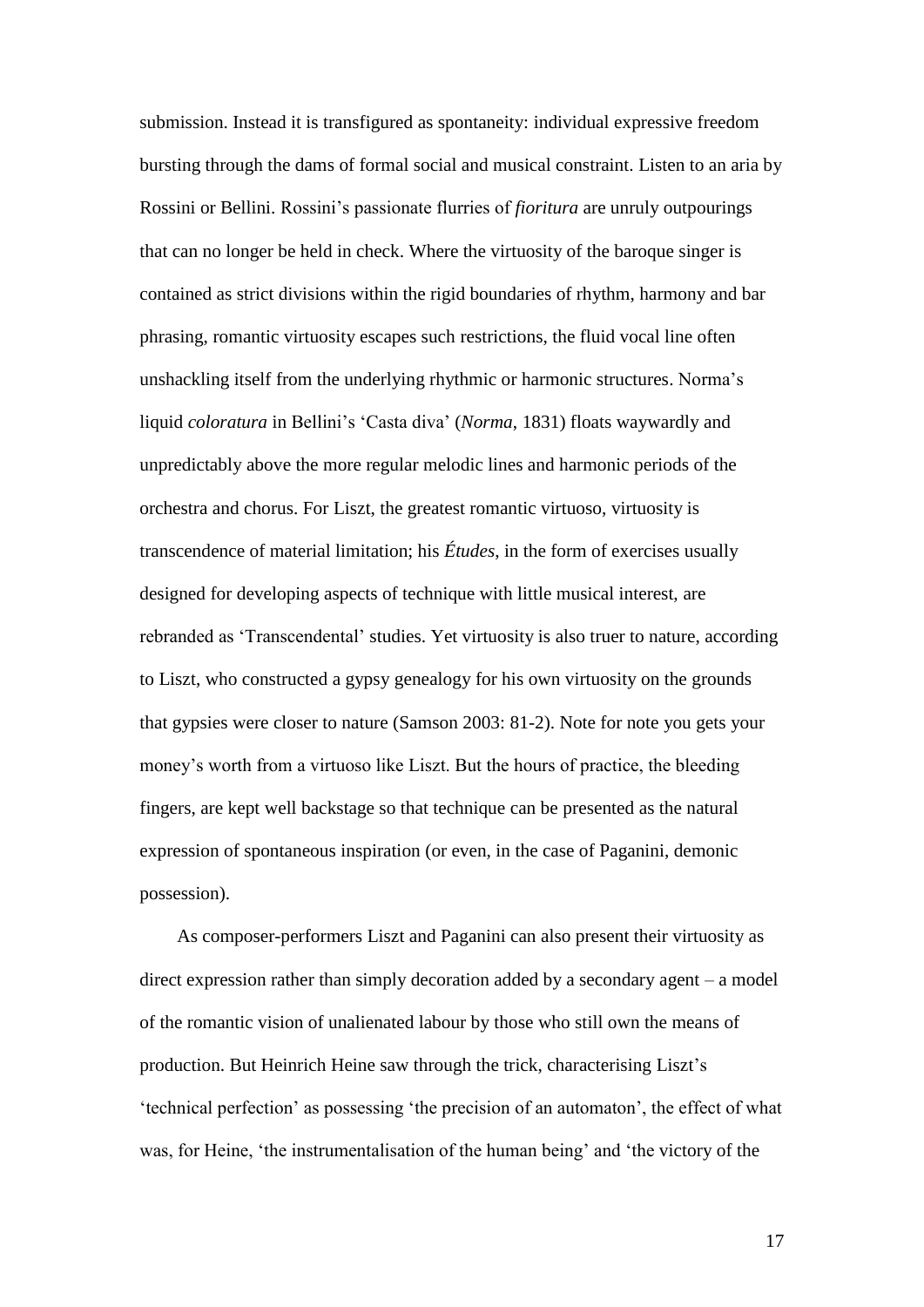mechanical over the spiritual' (Heine 1997: 435). For Heine, Liszt's piano was a monster that no longer served as an extension of the human subject's physical capacities, as did technologies – productive or artistic - in the age of pre-industrial manufacture. Instead it illustrated Marx's analysis of the machine in the 'Fragments on the Machine' in *Grundrisse*, where Marx writes of the modern machine that it is 'Not as with the instrument, which the worker animates and makes into his organ with his skill and strength, and whose handling therefore depends on his virtuosity. Rather, it is the machine which possesses skill and strength in place of the worker, is itself the virtuoso, with a soul of its own in the mechanical laws acting through it.' (Marx 1973: 693-4). The result, as Marx and Engels stated in the *Communist Manifesto*, is that the worker is now 'an appendage of the machine'. (Marx 1969: 55).

Moreover, many commentators were concerned that early nineteenth-century music was itself suffused with the ethos of the machine. Critics found Rossini's music machinic and formulaic (in particular the famous crescendos); his opera *La gazza ladra* was described by one critic as a 'noisy mechanical display' (Esse 2009: 62). Wagner also repeatedly commented on the 'mechanical movements' of the nineteenth-century orchestra in his essay on Beethoven, recognising that the 'apparatus of orchestral production' was all too similar to industrial machinery. (Wagner 1896: 74-5). It was partly for this reason that Wagner constructed a covered pit in his purpose-built opera house at Bayreuth, ensuring that the industrial-scale sawing and pumping of the massed orchestral players was concealed from the audience, thus creating the 'mystic gulf' that transported the audience to the supposedly unalienated human world of the drama. Another form of pseudohumanisation is found in the role of the orchestral conductor, which only emerged in the romantic period. The division of labour in the nineteenth-century (and modern)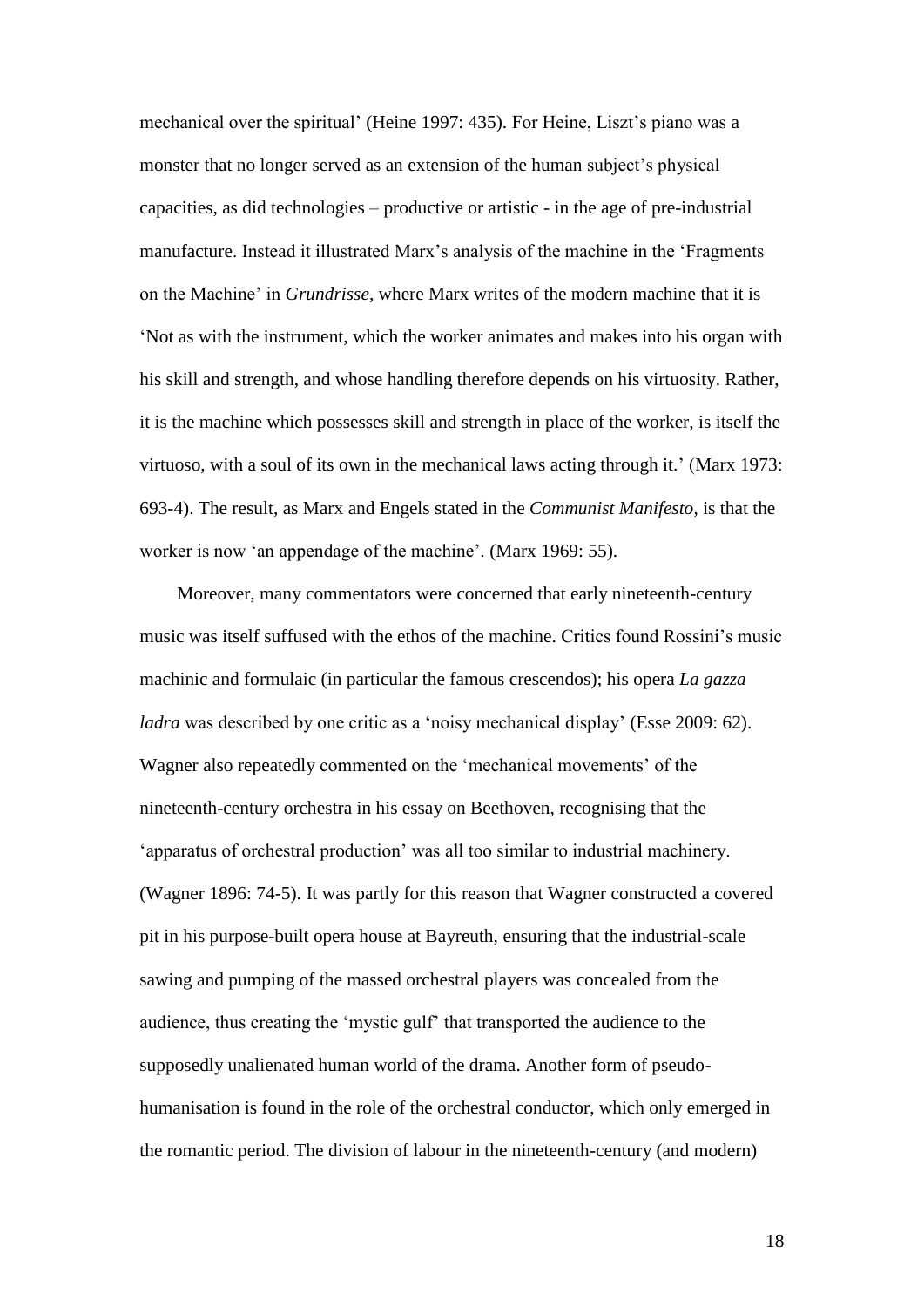orchestra means that the orchestral player, like the factory worker, knows only his or her own part in the whole, which s/he must deliver slavishly, without the improvisatory freedom of earlier musicians, according to an externally determined tempo. Like the capitalist managerial class described by François Guéry and Didier Deleule in their 1972 book *The Productive Body*, only the conductor has any overview of the whole musical work and its interpretation, and can therefore 'make it seem as if those who "know" by overseeing and supervising the work process are the source of surplus-value, rather than those actually doing the labour.' (Intro. Barnard, P. and Shapiro, S. 2014: Kindle location 221). And it is the conductor who thus offers the audience the illusion of human mastery of the machine, conveying through his (almost always his) bodily movements an emotionalised production of sound for which he is the charismatic conduit.

But despite such ruses, the romantic artist is always haunted by the fear that technical skill may, after all, be no more than mindlessly mechanical: Kleist's marionette who is more graceful than any human dancer could be; the mechanical nightingale in Hans Christian Andersen's story 'The Nightingale', who replaces the real nightingale in the emperor's affections. In E.T.A. Hoffmann's story 'The Sandman', Nathaniel is infatuated with Olympia, unaware that she is a doll. He listens to Olympia singing: 'The artificial roulades seemed to Nathaniel the heavenly rejoicings of a soul transfigured by love' (Hoffmann 1982: 113). Are the roulades artificial because they are produced by a doll? Neither the reader nor Nathaniel knows at this point that Olympia is a doll, so perhaps they are artificial because such roulades are *always* artificial? When the truth is revealed, destroying Nathaniel, young men in the town insist that henceforth their sweethearts sing and dance in a less than perfect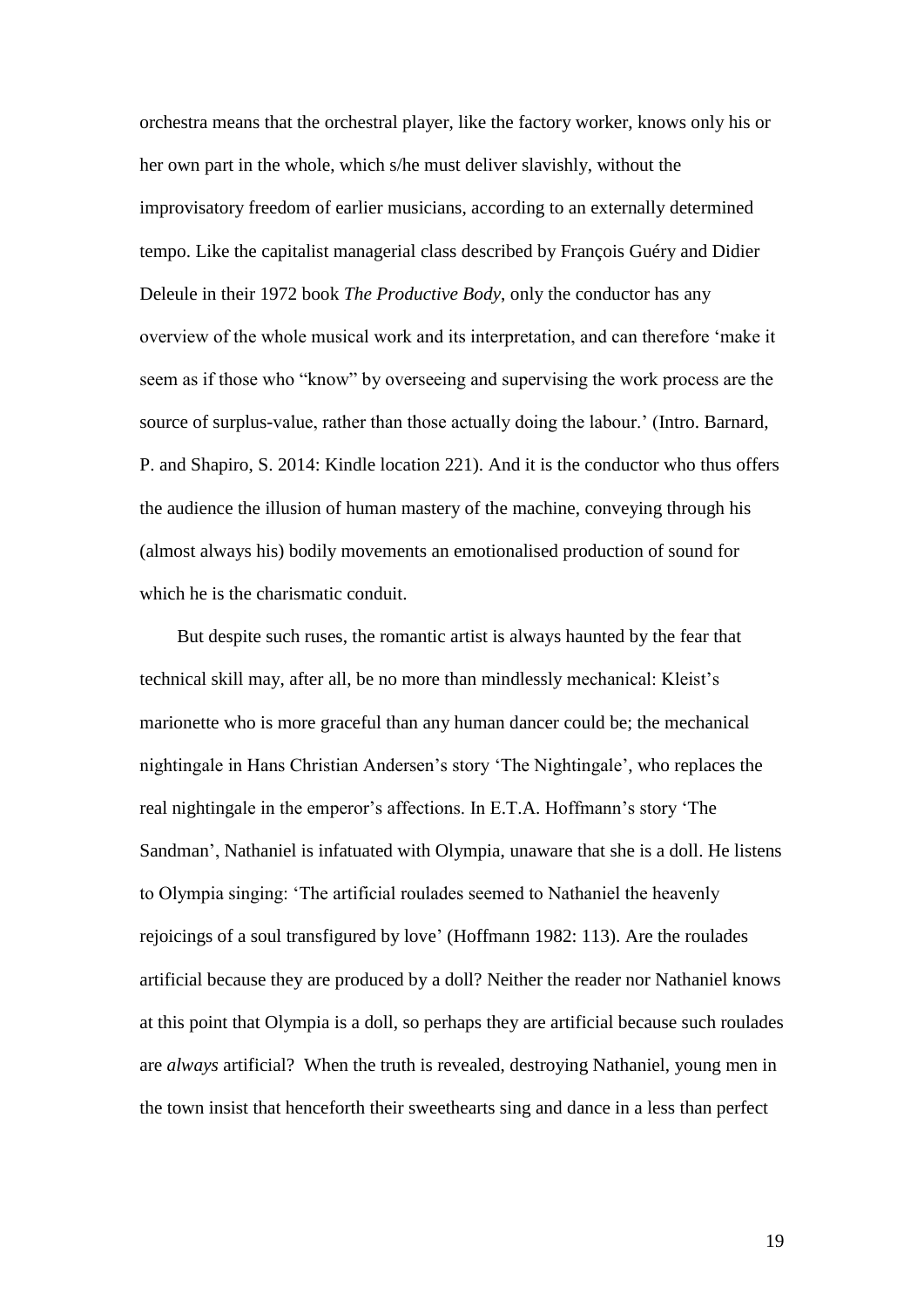manner, and, in a kind of Turing Test, that they should speak in such a way as to give evidence of real thinking and feeling behind their words (Hoffmann 1982: 121).<sup>1</sup>

This romantic dualism concerning musical virtuosity reflects a broader uncertainty about the status and value of labour in modernity. Hard work is extolled – it has to be so – and there was no shortage in the nineteenth century of evangelists for 'the gospel of work', who promoted work as, in art historian Tim Barringer's words, 'a benchmark of value encompassing the economic, the moral, and the aesthetic.' (Barringer 2005: 1). And they had their musical equivalents, like the early nineteenthcentury pianist Carl Czerny, pupil of Beethoven and teacher of Liszt, who similarly commends the bourgeois work ethic in his regime of piano exercises, claiming that 'Industry and practice are the Creators and Architects of all that is great, good and beautiful on the earth.' (Samson, 2003: 21). But as historian Neil Davidson notes of the fortunes of the labour theory of value in the writings of post-Revolutionary bourgeois theorists in France, 'even those theories with which they had once boldly taunted the defenders of feudalism – above all the law of value – became more problematic once the imperative became less about demonstrating the unproductive nature of feudal retainers and more about denying that the working class was the only source of value in production.' (Davison 2012: 103). In other words, to impute the fundamental value of capitalism to the labour of those who actually produce the wealth was a risky strategy – hence the tendency to attribute the virtues brought by labour to the individual (e.g. Samuel Smiles's *Self Help* of 1859) rather than to the economic system as a whole.

Moreover, the fact that in modern industrial and bureaucratic societies labour fragments, alienates and dehumanises simply can't be ignored. The upper classes can transcend the alienating effects of labour because others carry out the dirty work for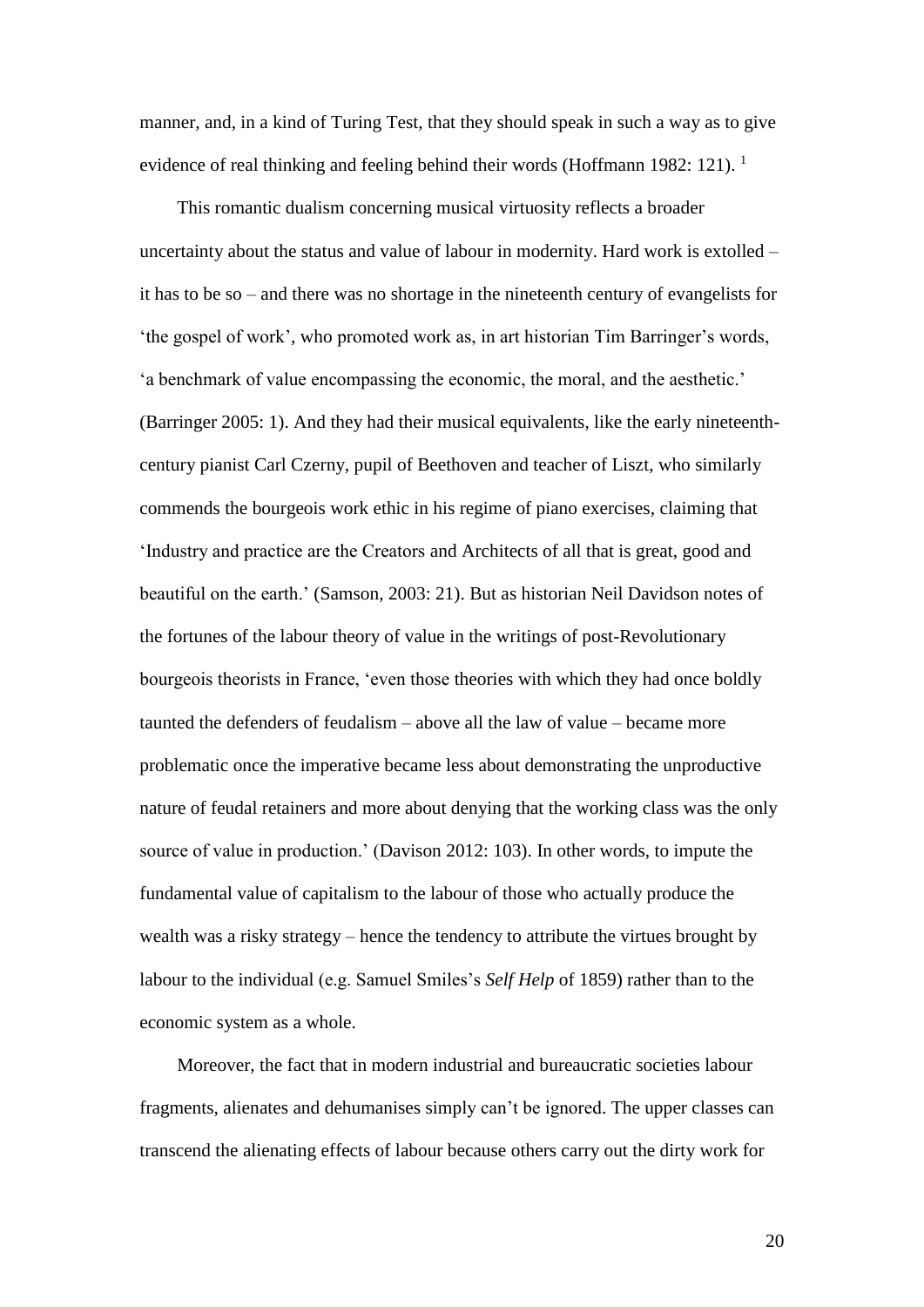them. The middle classes preserve a sphere of authenticity by maintaining a separation between the alienated public sphere of work (in which even non-industrial labour increasingly assumes the rationalised production ethos of the factory) and the supposedly autonomous, private sphere of home and family. Thus 'for the private person', writes Walter Benjamin, 'living space becomes, for the first time, antithetical to the place of work' (Benjamin 1978: 154), although, of course, the bourgeois paterfamilias's illusion of his transcendence of material necessity and labour at home is invariably sustained by the concealed labour of women. In the bourgeois home thus liberated from instrumental labour, as Adorno described in his *Introduction to the Sociology of Music*, playing chamber music allowed the celebration of labour as creativity in its own right, as 'purposeless efficacy... a production process without a final product.' (Adorno 1976: 86). As Marx observed, playing the piano is certainly a form of labour, but it is not 'productive' labour until it is commodified, and can therefore claim a degree of autonomy. (Marx 1973: 305n). The bourgeois investment in musical performance as a sphere of autonomy and authenticity also demands a public musical style which downplays technical virtuosity, and its imputation of being mechanical, in favour of more interior or humanised forms of music. An operatic role by Wagner, or a piano concerto by Brahms, are no less demanding than a virtuoso aria by Rossini or a piano showpiece by Liszt. But they foreground a different model of labour: heroic effort and stamina rather than dazzling technique, which is how labour is usually represented in later nineteenth-century art and literature.

**V**

Writing about theories of posthumanism Katherine Hayles argues that the humanist ideology of autonomous subjectivity, in which so much was invested in nineteenth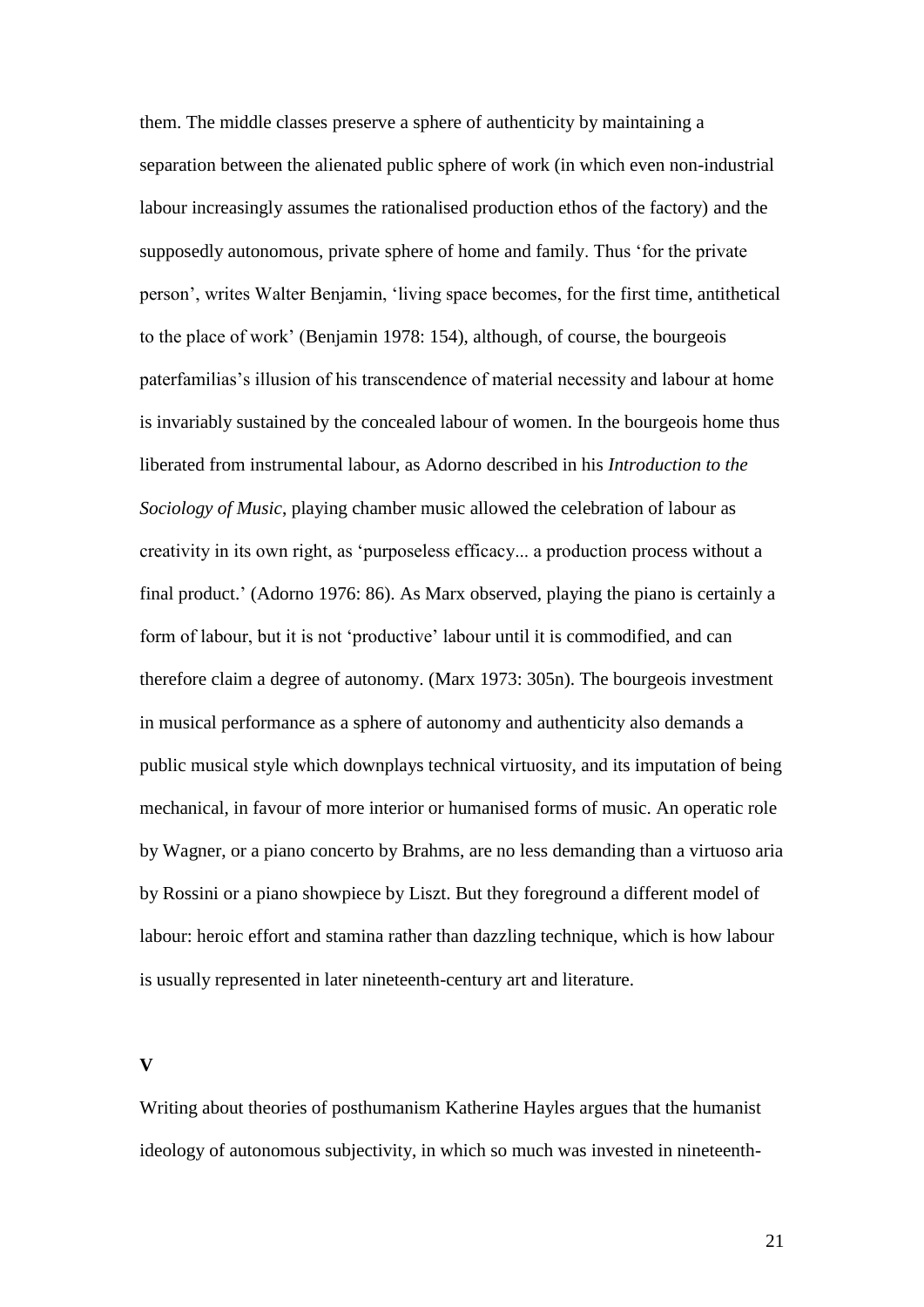century musical performance, 'may have applied, at best, to that fraction of humanity who had the wealth, power and leisure to conceptualise themselves as autonomous beings exercising their will through individual agency and choice.' (Hayles 1999: 286). For Adorno, this meant that the only honest form of music in the modern age was that which 'refuses to communicate the homely traces of the humane, [which stems] from a correct perception of the reified alienation and depersonalisation of the destiny imposed on mankind. […] Every self-righteous appeal to humanity in the midst of inhuman conditions should be viewed with the very greatest suspicion.'(Adorno 1998: 256 & 265). For Adorno this is an inherently tragic situation. But for those artists who celebrate modernity, the machine and mechanised labour themselves come to be seen as the motors of progress and modernity, exemplified in the creeds of Fordism and Taylorism, adopted alike by capitalists, communists and fascists. Siegfried Kracauer's brilliant essay of 1927 on the perfectly synchronised routines of the Tiller Girls (appropriately characterised by Kracauer as 'mass ornament') suggested their relationship to the conveyor-belt production modes of Taylorism-Fordism (Kracauer 1995: 75-88), and the dance historian Mark Franko has shown how in New Deal and Communist affiliated dance programmes in the USA in the 1930s the limitations of the individual human body are transcended in communal machinic effort, as also in the Biomechanics of the Soviet theatre director Meyerhold, or the quasi-mechanical modes of theatre performance explored by Oskar Schlemmer and his colleagues at the Bauhaus. (Franko 2002). In his 'Manifesto of Futurist Dance' Marinetti, the founder of Italian Futurism, celebrates the body as a collection of pistons and levers (Rainey, Poggi, Wittman 2009: 236), and in his 'Manifesto of Dynamic and Synoptic Declamation' he sought deliberately to dehumanise the human voice. (Rainey, Poggi, Wittman 2009: 221). In music there is a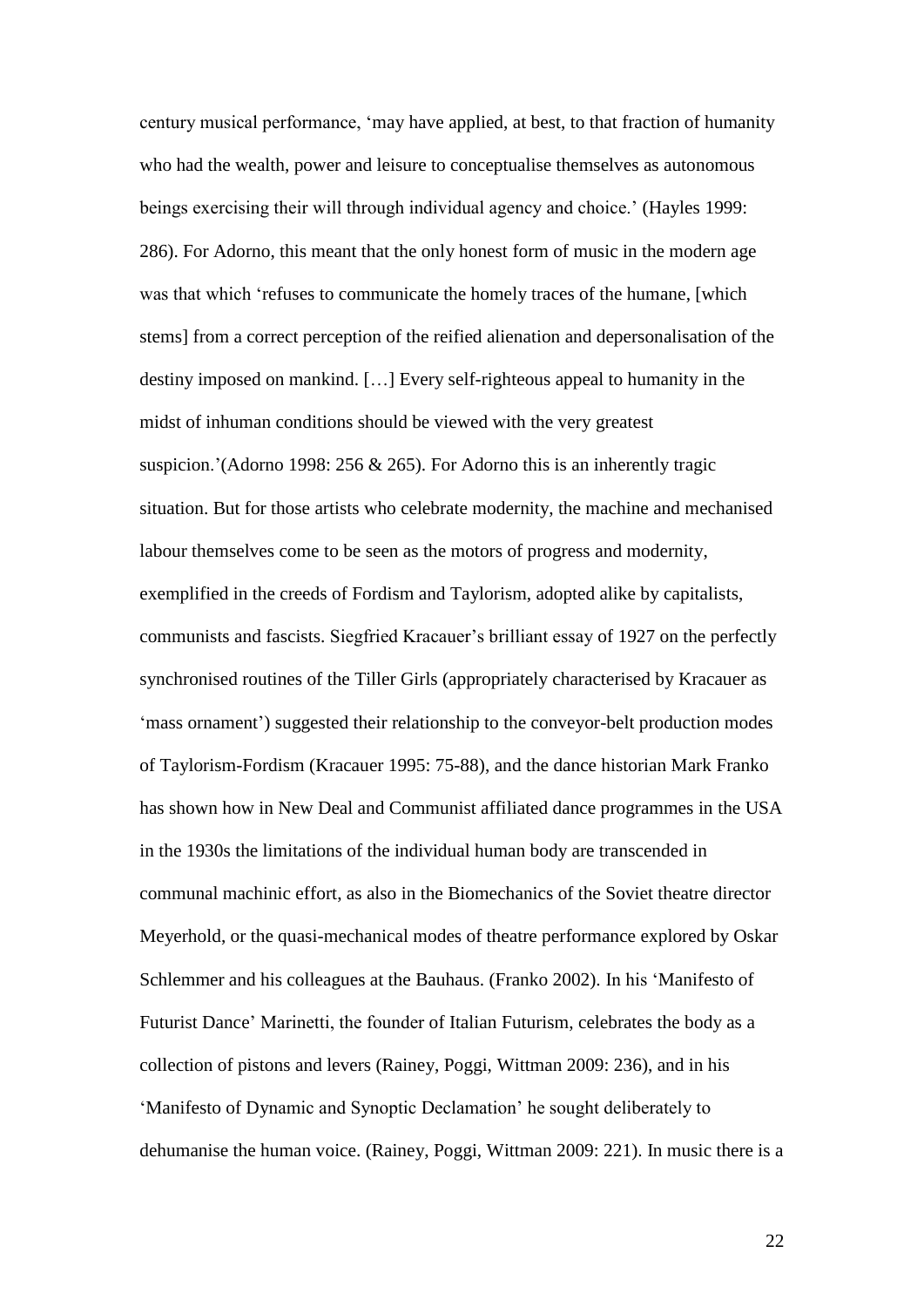similar celebration of the machine by composers such as Stravinsky, the Futurist musician Russolo, the Soviet composer Mosolov, and George Antheil, composer of the score to accompany Léger's film *Ballet Mécanique* of 1924. And there is in music by these composers an inevitable dehumanisation of the musical performer, who is reduced to the status of a machinic executant – something that Schoenberg actively sought when he applauded the advent of the mechanical player piano as the antidote to the unreliability of the human performer. (Schoenberg 1975: 326-239). This widespread celebration of the machine within artistic modernism is undoubtedly one of the chief reasons why modernist music is such anathema to the bourgeois music lover, who is heavily invested in that supposed humanity offered by music that Adorno so fiercely critiqued as a lie.

But if much early twentieth-century art was now celebrating mechanisation, machine production was in turn looking to art. The new scientific management of work, writes labour historian Anson Rabinbach, 'replaced moral exhortation with experiment and argument […] ultimately giving rise to a new discipline: the European science of work.' (Rabinbach 1990: 6). Amidst the plethora of studies of labour and productivity in the later nineteenth and early twentieth century, of which Taylorism was only the best known example, industry drew upon scientific investigations of musical performance for ways of improving industrial performance. The economist Karl Bücher (1847-1930), for instance, applied studies of the variety and flexibility of musical rhythm to mechanised labour with the aim of rendering such labour less rigid, more adapted to natural human rhythms, and hence more productive. (Erlmann 2010: 290). In late capitalism, however, the creative and affective powers attributed to art have been co-opted even more extensively into the new forms of service labour that characterise post-Fordist economies, a further revaluation of skill and labour that is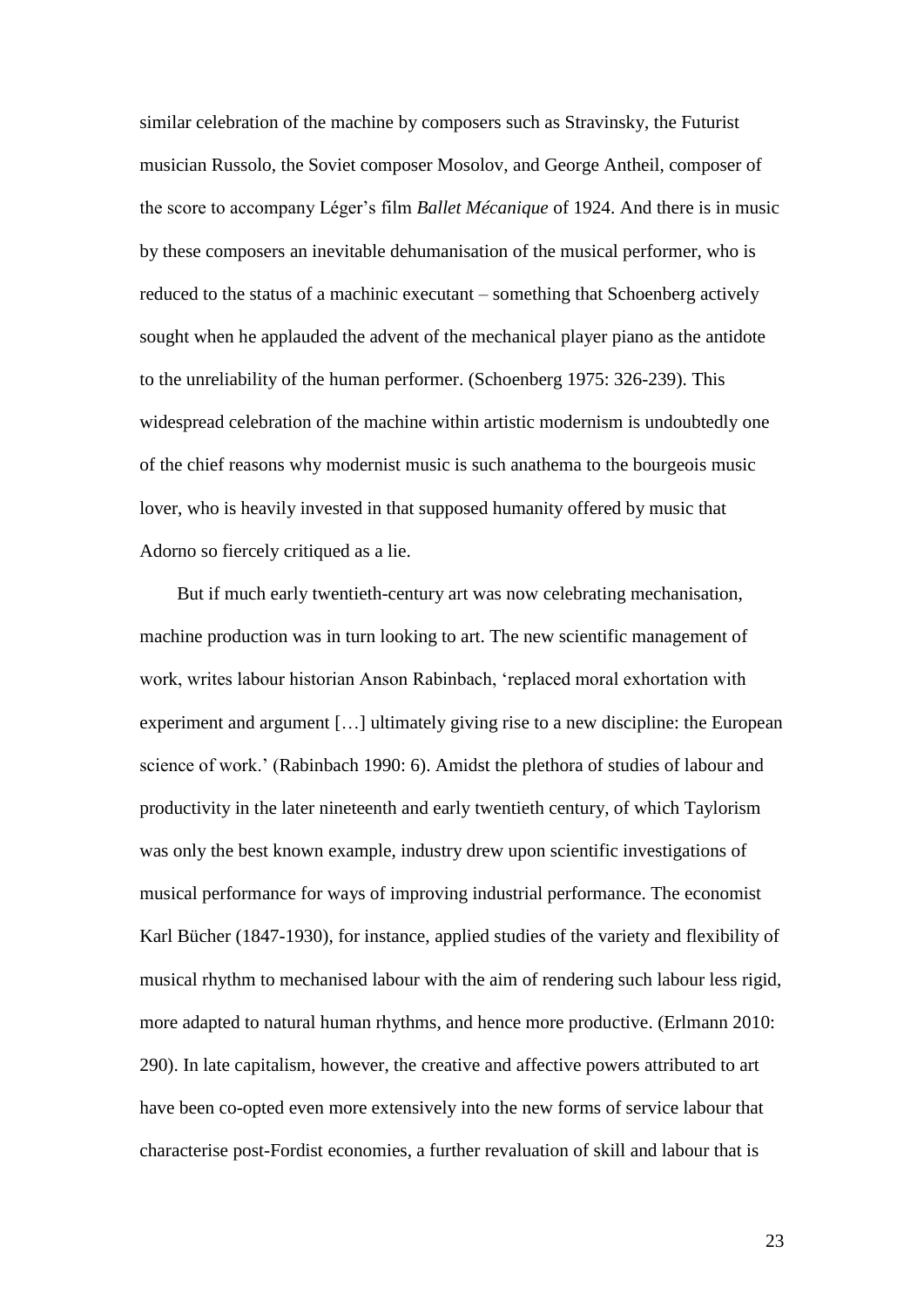represented culturally in popular challenge programmes such as *Pop Star to Opera Star*.

### **VII**

In their study of the management strategies of post-Fordist capitalism, Luc Boltanski and Eve Chiapello suggest that late capitalism has absorbed many of the critiques of the Taylorized management of labour within Fordism, apparently offering workers the autonomy and flexibility demanded by such critiques, which often draw on artistic creativity as a model of autonomous, unalienated labour. Post-Fordist capitalism also co-opts demands for a more personalised engagement with work, which is transformed into 'affective' labour. As Boltanski and Chiapello explain, 'The traditional Taylorization of work undoubtedly consisted in treating human beings like machines. But it did not make it possible to place the most specific qualities of human beings – their emotions, their moral sense, their honour, and so on – directly in the service of the pursuit of profit.' (Boltanski and Chapello 2005: 466). But this move to affective labour is also allied to an increase in the casualisation of labour in post-Fordist capitalism, dubbed by Pierre Bourdieu as 'flexploitation' (Ross 2009: 16-21), which leads labour theorist Andre Gorz to argue that, in John Roberts's paraphrase, there has been 'an irreversible decline not just in labour skills, but in labour as a source of social identity for workers'. (Roberts 2007: 207). As Richard Sennett has noted, the official labour policy of today's ubiquitous neoliberal regimes 'is based on the assumption that rapid change of skills is the norm.' (Sennett 1998: 96). Although this might apparently seem to heal the over-specialisation of human faculties created by the original division of labour, it in fact creates a serial fragmentation that is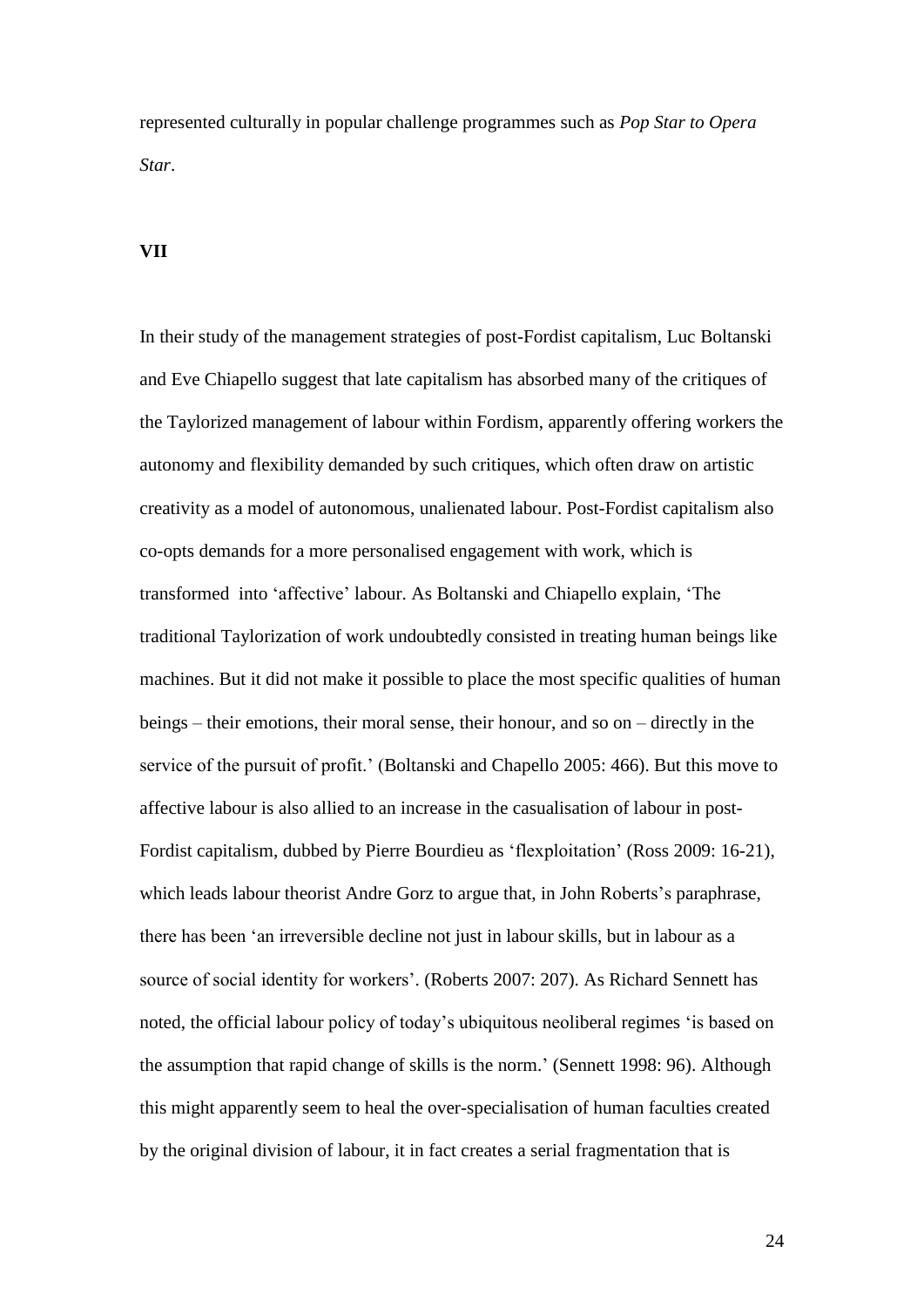clearly even more damaging to the worker's sense of identity. Moreover, in contemporary Western societies the outsourcing of production to developing countries means that conventional labour is pushed to an even further remove from the commodity that is consumed, so that the Western consumer may now pretend to herself that the commodity is produced without human effort altogether, allowing the prevailing ideology that there are no longer any 'workers' or class distinctions in late capitalist societies.

Popular challenge programmes like *Pop Star to Opera Star* reflect this demotion, or occlusion, of skill and labour in post-industrial societies by devaluing the deep skills of craft labour, pretending that they can be attained with no more than the most cursory effort – a model of the flexible adaptation that the modern worker is supposed to command. This devaluation is in part a cheeky populist de-mystification of those kinds of moddle-class professionalism, such as medicine, law or architecture, that rely upon, on the one hand, the acquisition of knowledge or skills that can only be gained through a legitimated professional training, and on the other, a kind of esoteric, charismatic know-how that is supposedly unique to the individual expert, rendering such expertise doubly unquestionable by the lay person, and thereby commanding double economic value in the market.<sup>2</sup> This kind of professional value is also what the classically trained musical performer reflects back to her well-heeled professional audience: the evidence of labour and expertise – the hard-earned technique – whose reification and alienation is transcended by the personal 'artistry' of the individual performer. For operatic singing, it is the voice 'without the benefit of microphones' that is clearly the touchstone of such value for the elite who can still afford to appreciate 'authentic' artistic skills. Addressing a wider audience who may well be excluded from such authenticity, as both producers and consumers, challenge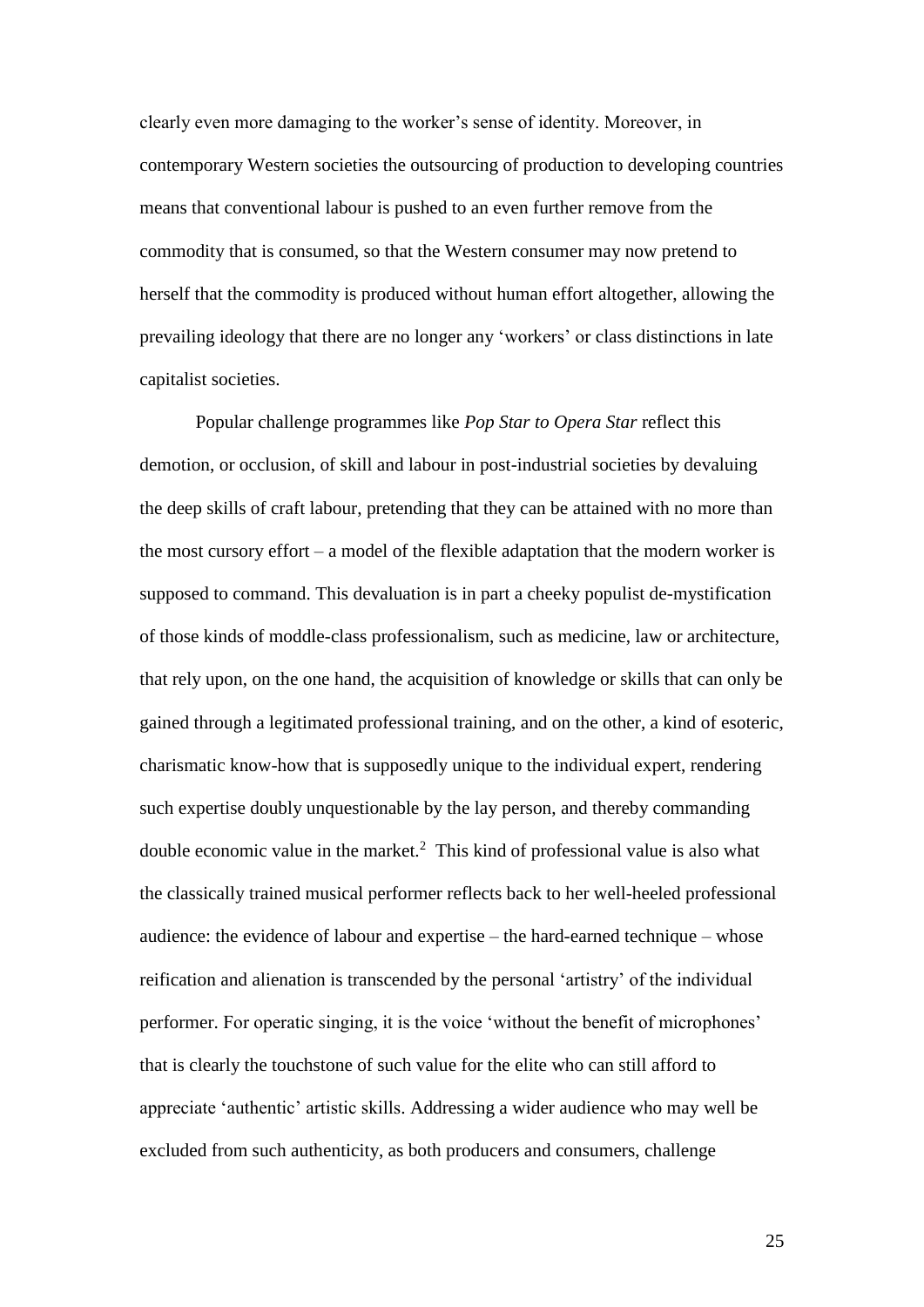programmes slyly undermine this equation, offering the copy as a simulacrum of the original, and presenting the ersatz qualities of 'talent' and 'personality' (indicators of the widespread subsumption of affective skills in the late capitalist workplace) as a substitute for the kind of costly technical skill that carries cultural capital. Challenge programmes pose the question: 'Can you tell the difference between the real thing and its counterfeit?'. The professional critic like Rupert Christiansen *can* tell, of course; he knows that the aria has been lowered by a fifth to make that 'top C' in 'Nessun dorma' possible. But if no one else can spot the difference, then the art snobs are paying through the nose for forms of labour and artistry that have been shown to be as worthless as a pile of bricks in the Tate. More fool them.

But High Pop cannot afford to dispense with value and distinction altogether. The markers of High Art, however demystified, are essential to the cachet of High Pop products: the Metropolitan Opera's famous flirtation with Muppet diva Miss Piggy was presented not as a lowering of values but as the marketing of opera as 'high-class art for the masses'. (Weiner 2002: 87). If something can be attained *too* easily it loses its value altogether: the scene in popular challenge programmes in which the neophyte learning her new craft is reduced to tears is therefore obligatory as a minimal token of effort and struggle. And to ensure that the struggle is worth the candle other signifiers of cultural distinction must be kept in view too. The presentational paraphernalia of *Pop Star to Opera Star* therefore offers signifiers of grandness: glitzy chandeliers, a huge curving staircase. The series one judges included Lawrence Llewellyn Bowen, a TV interior designer who, with his flowing locks and floppy velvet suits, clearly signifies posh and arty.<sup>3</sup> Bowen is a foil to the cunningly chosen Meatloaf, who upholds the down-to-earth, no-nonsense values of popular culture, although also endorsing that mysterious quality of 'va va voum', as the opera-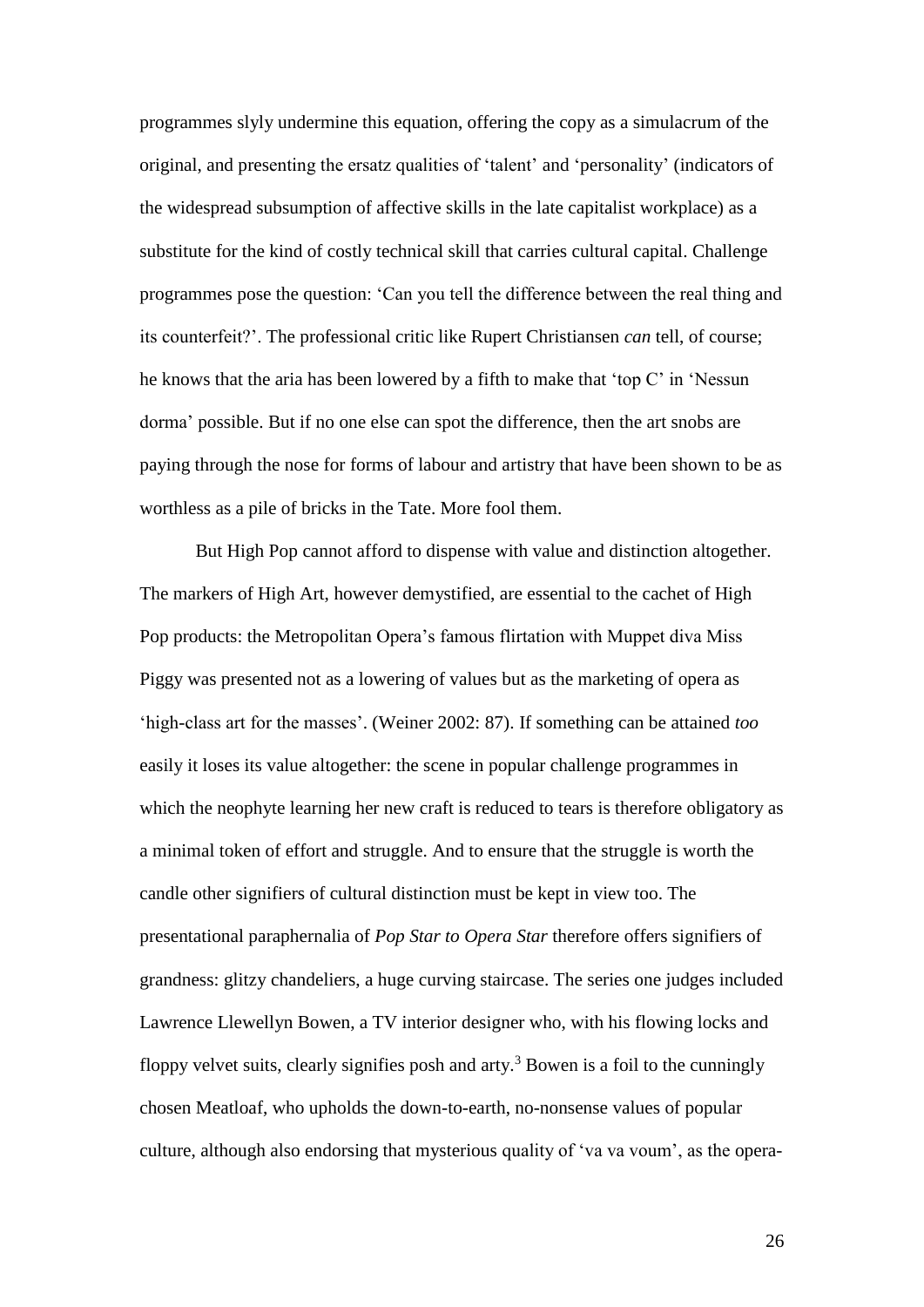singer mentor to the pop stars Rolando Vilazon puts it, without which, apparently, no amount of mechanical technique can make a star. Occasionally the shot cuts away to show us celebrities in the audience such as the classical actor Dame Judi Dench, who are clearly there to endorse the cultural status of the programmes.

But the works performed are revealing in other respects. Opera is almost always Italian, occasionally French, and German only if the tunes are very good indeed, or the words are in Italian (Mozart). Indeed the 'Italianicity' of opera (to use that useful term coined by Roland Barthes) means that the popular song 'O sole mio', much beloved of Luciano Pavarotti, qualifies for inclusion. Opera is thus presented as extravagant and showy, rather than as high-minded and serious – the very truth that the Opera as High Art crowd wishes so desperately to conceal. But note too that one of the core constituents of exclusionary distinction in opera is maintained to preserve some mystique: singing in the original language. And it is surely significant that the first series was sponsored by Anglian Home Improvements – just the right moniker for a programme that is all about the politics of cultural self improvement.

*Pop Star to Opera Star* is highly knowing in the way that it manages to cock a snook at the high cultural capital of opera, and the professionalism that goes with it, whilst preserving enough markers of cultural distinction to ensure that opera retains sufficient value to be rebranded as High Pop. But the real work of TV challenge programmes of this nature lies in their post-Fordist promotion of charisma as a substitute for skill or experience. Which is not to say that the pop singers who are transformed into opera singers lack skill or experience in the first place, but that they are deliberately deskilled in relation to what they know best so that all they have left is their charisma. The French political theorist Pierre Rosanvallon has argued that in a flexible labour market in which employees have to offer 'personality' as a brand that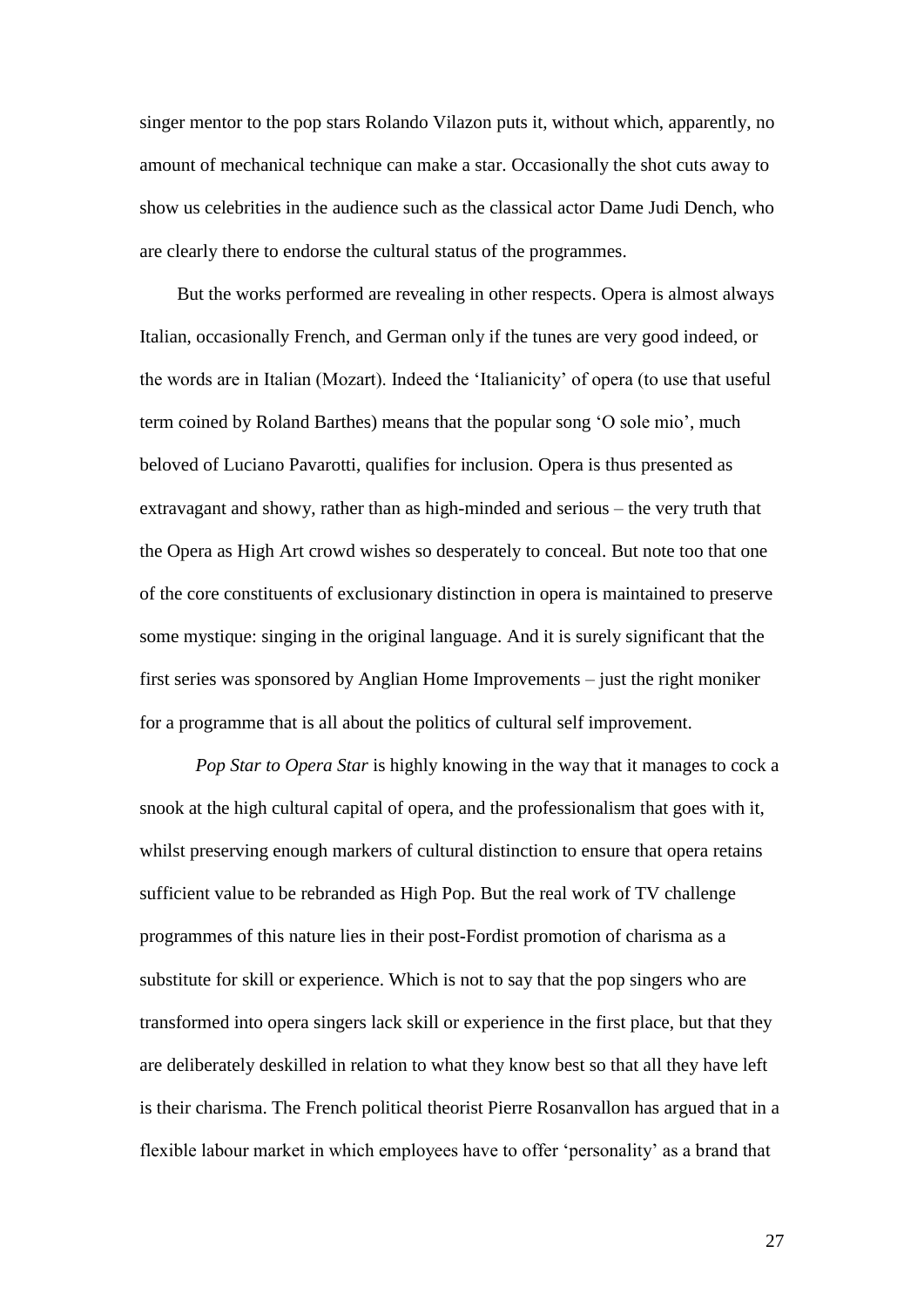allows them to move nimbly from one position to another, 'everyone implicitly claims the right to be considered a star, an expert, or an artist.' (Rosanvallon 2011: 8). Programmes like *Pop Star to Opera Star*, and even more clearly TV talent shows or reality shows like *Big Brother*, cannily endorse this ideology, suggesting that we are all now eligible to join the new democracy of talent rather than having to be born into the aristocracy of genius, or being condemned to the dreary graft of 'mechanick' labour.

7640 words

#### **References**

<sup>&</sup>lt;sup>1</sup> The gendering of the mechanical, here as elsewhere, as female should be noted – as Barbara Maria Stafford has observed, female labour is often represented as 'mechanical doing without knowing'. (Stafford 1994: 215).

<sup>2</sup> This typically populist suspicion of closed professions such as law and medicine has a long historical lineage in forms such as *commedia dell'arte*, and in the caricatures of a nineteenth-century satirist like Daumier. The denigration of "experts" by right-wing populist politicians in the recent EU Referendum in the UK was a particularly injurious instance of this prejudice.

<sup>&</sup>lt;sup>3</sup> In the second series Bowen's role as posh dandy was taken by the fruity-voiced, waistcoat wearing actor Simon Callow.

Adorno, T.W. (1976), *Introduction to the Sociology of Music*, (trans. E.B. Ashton), New York: Seabury.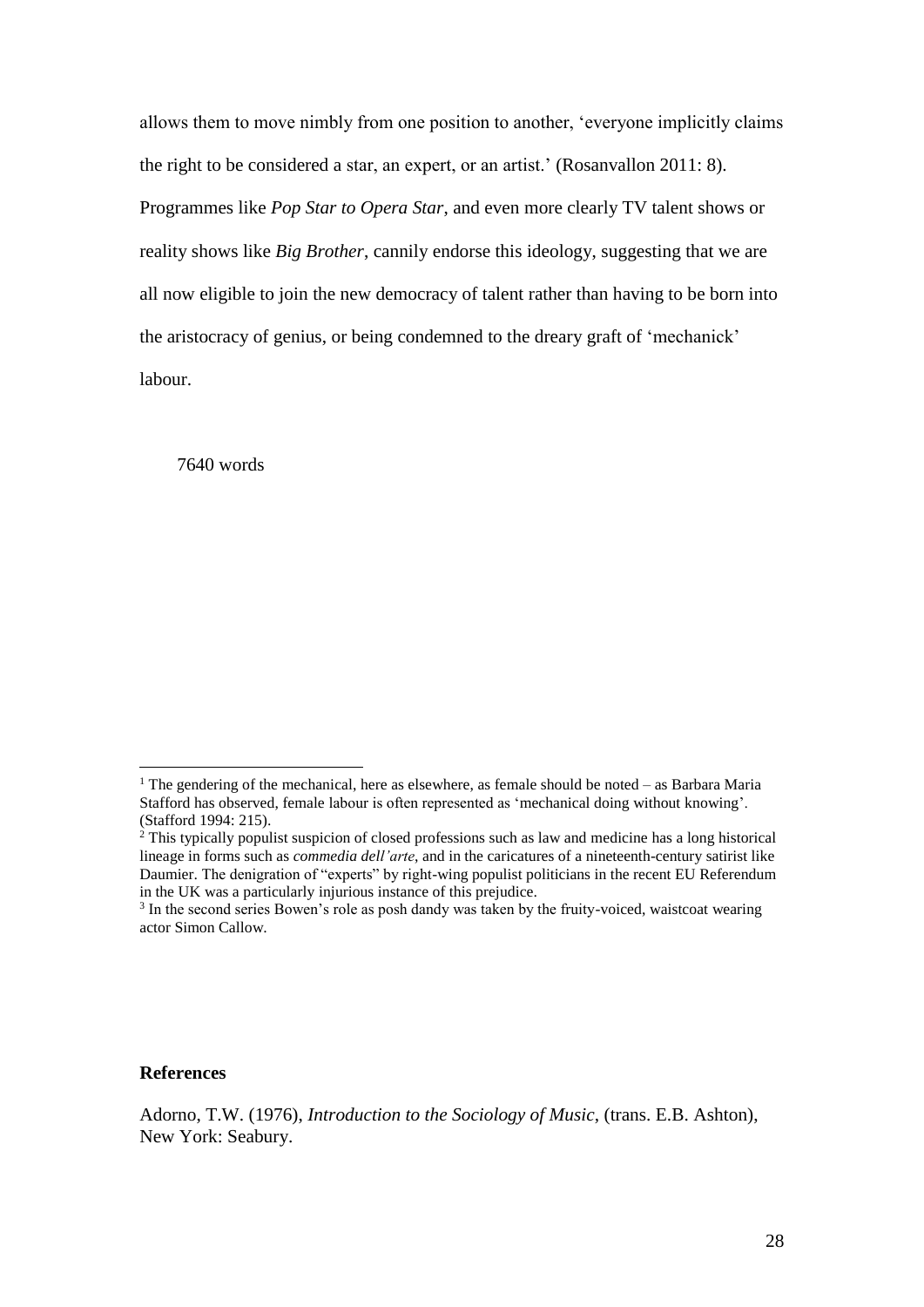Adorno, T. W. (1998a), 'The Natural History of the Theatre' and 'Music and New Music'in *Quasi una Fantasia: Essays in Modern Music* (trans. R. Livingston), London & New York: Verso: pp.65-80.

<u>.</u>

Adorno, T. W. (1998a), 'Music and New Music'in *Quasi una Fantasia: Essays in Modern Music* (trans. R. Livingston), London & New York: Verso: pp.249-268.

Anderson, E (1985), (ed. and trans.) *The Letters of Mozart and His Family*, 3<sup>rd</sup> edition, Basingstoke and London: MacMillan.

Auslander, P. (1999), *Liveness: Performance in a Mediatized Culture*, London and New York: Routledge.

Bach, C. P. E. (1951), *Versuch über die wahre Art das Clavier zu spielen*, London: Cassell.

Barringer, T. (2005), *Men at Work: Art and Labour in Victorian Britain*, New Haven and London: Yale University Press.

Benjamin, W. (1973), 'The Work of Art in the Age of Mechanical Reproduction', in Arendt. H. (ed.) *Illuminations* (trans. H. Zohn), London: Fontana/Collins.

Benjamin, W. (1978), 'Paris, Capital of the Nineteenth Century' in P. Demetz, (ed.), *Reflections* (trans. H. B. Jovanovich), New York: Schocken Books.

Boltanski, L. and Chiapello, E. (2005), *The New Spirit of Capitalism* (trans. G. Elliott), London and New York: Verso.

Bourdieu, P. (1984), *Distinction: A Social Critique of the Judgement of Taste* (trans. R. Nice), Cambridge Ma: Harvard University Press.

Brossard, S. de (1703), *Dictionnaire de musique, contenant une explication des termes grecs, latins, italiens et françois les plus usitez dans la Musique* (Paris: Ballard).

Brown, H.M. (1989), 'Minstrels and their Repertory in Fifteenth-Century France: Music in an Urban Environment' in Zimmerman, S. and Weissman, R. F. E. (eds.), *Urban Life in the Renaissance*, Newark: University of Delaware Press; London and Toronto: Associated University Presses: pp.

Christiansen, R. (2002), 'Karaoke on a grand scale', *Daily Telegraph*, 8 April 2002. [http://www.telegraph.co.uk/culture/4727627/Karaoke-on-a-grand-scale.html.](http://www.telegraph.co.uk/culture/4727627/Karaoke-on-a-grand-scale.html) Accessed 18/07/16.

Christiansen, R (2010a), 'PopStar to OperaStar: TV won't make any pig's ear the next Domingo', *Daily Telegraph*, 4 January 2010. Available ttp://www.telegraph.co.uk/culture/6931912/Pop-Star-to-Opera-Star-TV-wont-makeany-pigs-ear-the-next-Domingo.html. Accessed 18/07/16.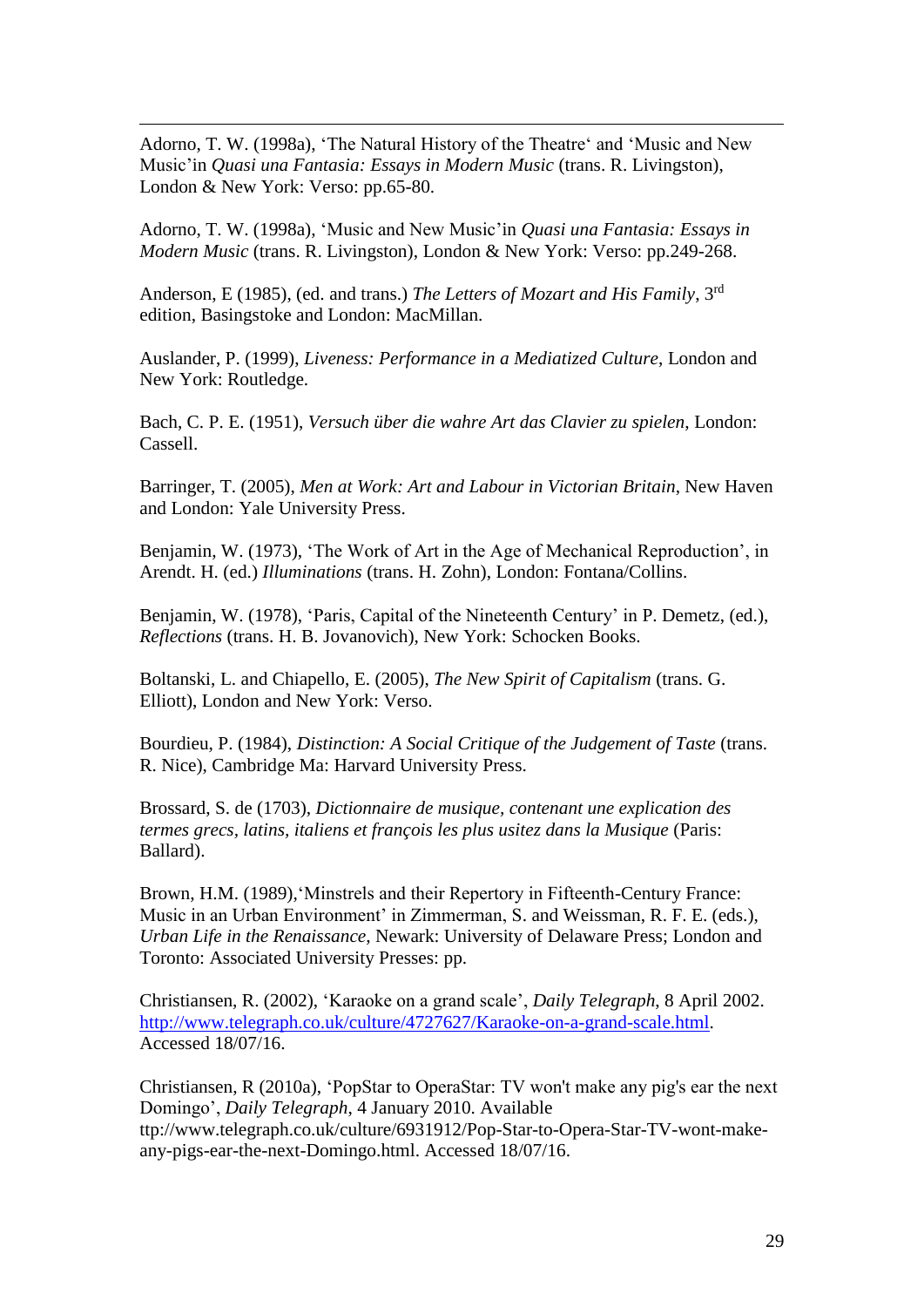Christiansen, R. (2010b), 'Popstar to Operastar makes me sick', *Daily Telegraph*, 18 January 2010. Available at http://www.telegraph.co.uk/journalists/rupertchristiansen/7020195/Popstar-to-Operastar-makes-me-sick.html. Accessed 18/07/16.

Defoe, D. (1985), *The Life and Adventures of Robinson Crusoe*, Harmondsworth: Penguin.

Davidson, N. (2012), *How Revolutionary Were the Bourgeois Revolutions?*, Chicago: Haymarket Books.

Diderot, D. (1765), *Encyclopédie*, Neufchâtel: Samuel Faulche & Co.

<u>.</u>

Drummond, J. D. (1980), *Opera in Perspective*, London: J.M Dent and Sons Ltd.

Erlmann, V (2010), *Reason and Resonance: A History of Modern Aurality*, New York: Zone Books.

Esse, M. (2009), 'Rossini's Noisy Bodies', *Cambridge Opera Journal*, 21.1: pp.27- 64.

Feldman, M. (2007), *Opera and Sovereignty: Transforming Myths in Eighteenth-Century Italy*, Chicago: University of Chicago Press.

Franko, Mark (2002), *The Work of Dance: Labour, Movement and Identity in the 1930s*, Hanover, N.H.: Wesleyan University Press.

Frow, J. (2002), 'Signature and Brand' in Collins, J. (ed.) *High Pop: Making Culture into Popular Entertainment,* Oxford: Blackwell: pp.56-74.

Gans, H. J. (1974), *Popular Culture and High Culture: An Analysis and Evaluation of Taste*, New York: Basic Books.

Guéry, F. and Deleule, D. (2014), *The Productive Body* (trans. P. Barnard and S. Shapiro), Winchester: Zero Books. (Kindle).

Hayles, N. K. (1999), *How We Became Posthuman: Virtual Bodies in Cybernetics, Literature and Informatics*, Chicago: University of Chicago Press.

Hazlitt, W. (1998) 'The Indian Jugglers', in Wu, D. (ed.) *The Selected Writings of William Hazlitt*, Vol. 6: *Table Talk*, London: Pickering and Chatto.

Heine, H. (1997), 'Lutetia', Zweiter Teil, LV, in K. Briegleb, (ed.), *Heinrich Heine*, *Sämtliche Schriften,* 6 Vols, 3rd ed., Munich: Hanser.

Hoffmann, E.T.A. (1982), 'The Sandman', in Hoffmann, E.T.A. *Tales of Hoffmann* (trans. R.J. Hollingdale), Harmondsworth; Penguin.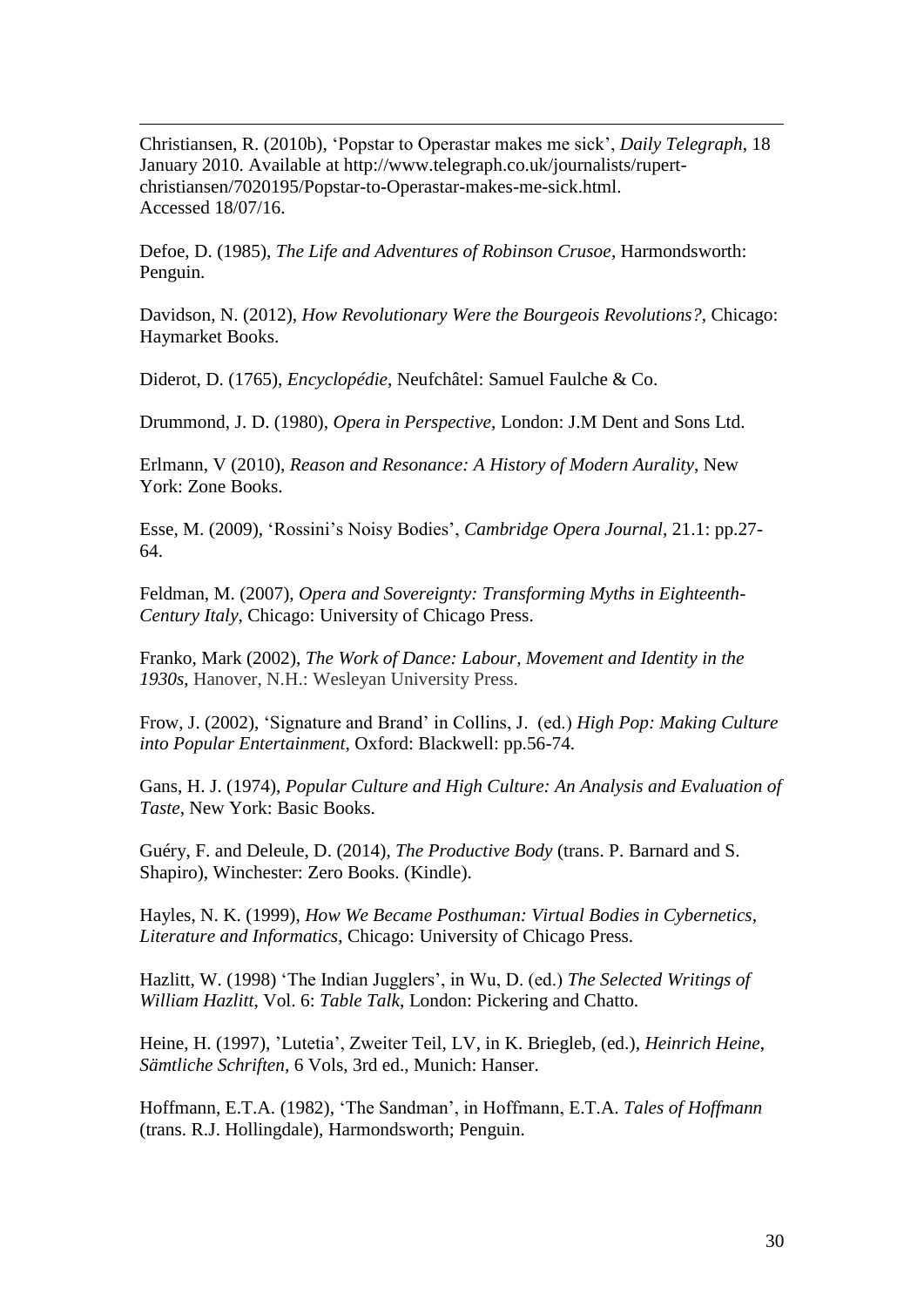Jander, O. 'Virtuoso'. In Grove Music Online, accessed 08/08/14. Oxford Music Online.

<u>.</u>

Kracauer, S. (1995), 'The Mass Ornament', in *The Mass Ornament: Weimar Essays*, (trans. T. Levin), Cambridge, Ma.: Harvard University Press: pp.75-88.

Levine, L.W. (1998), *HighBrow/Lowbrow: The Emergence of Cultural Hierarchy in America*, Cambridge, Ma: Harvard University Press.

Locke, J. (1960), 'An Essay Concerning the True Original, Extent, and End of Civil Government', in Laslett, P. (ed.), *Two Treatises of Civil Government*, Cambridge: Cambridge University Press.

Locke, Ralph P (1993) 'Music Lovers, Patrons, and the "Sacralization" of Culture in America', *19th-Century Music*, Vol. 17, No. 2: pp.149-173.

Lukács, G. (1971) *History and Class Consciousness* (trans. R. Livingstone), London: Merlin Press.

Maggio, P. di (1992), 'Cultural Boundaries and Structural Change: The Extension of the High Culture Model to Theater, Opera and the Dance, 1900-1940', in Lamont, M. and Fournier, M. (eds.), *Cultivating Differences: Symbolic Boundaries and the Making of Inequality*, Chicago: University of California Press: pp.

Marinetti, F. T. (2009), 'Manifesto of Futurist Dance'; 'Manifesto of Dynamic and Synoptic Declamation', in Rainey, L., Poggi, C. and Wittman, L. (eds.), *Futurism: An Anthology*, New Haven: Yale University Press.

Marx, K. (1976) *Capital* (trans. B. Fowkes), Harmondsworth: Penguin.

Marx, K (1973) *Grundrisse* (trans. M. Nikolaus), Harmondsworth: Penguin.

Marx, K. and Engels, F (1969) 'Manifesto of the Communist Party', in Feuer, L.S. (ed. and trans), *Marx and Engels: Basic Writings on Politics and Philosophy*, London: Collins.

Mattheson, J. (1981), *Johann Mattheson's Der volkommene Capellmeister: A Revised Translation with Critical Commentary by Ernest C. Harris*, Ann Arbor: University of Michigan Press. German edition (1995), Reimann, M. (ed.), *Der volkommene Kapellmeister, 1739*, facsimile, Kassel c: Barenreiter.

Milhous, J. and Hume, R.D. (1993), 'Opera Salaries in Eighteenth-Century London', *Journal of the American Musicological Society*, Vol. 46, No. 1: pp. 26-83.

Moretti, F. (2013), *The Bourgeois: Between History and Literature*, London and New York: Verso.

Mosley, I. (ed.) (2000), *Dumbing Down: Culture, Politics and the Mass Media,*  London: Imprint Academic.